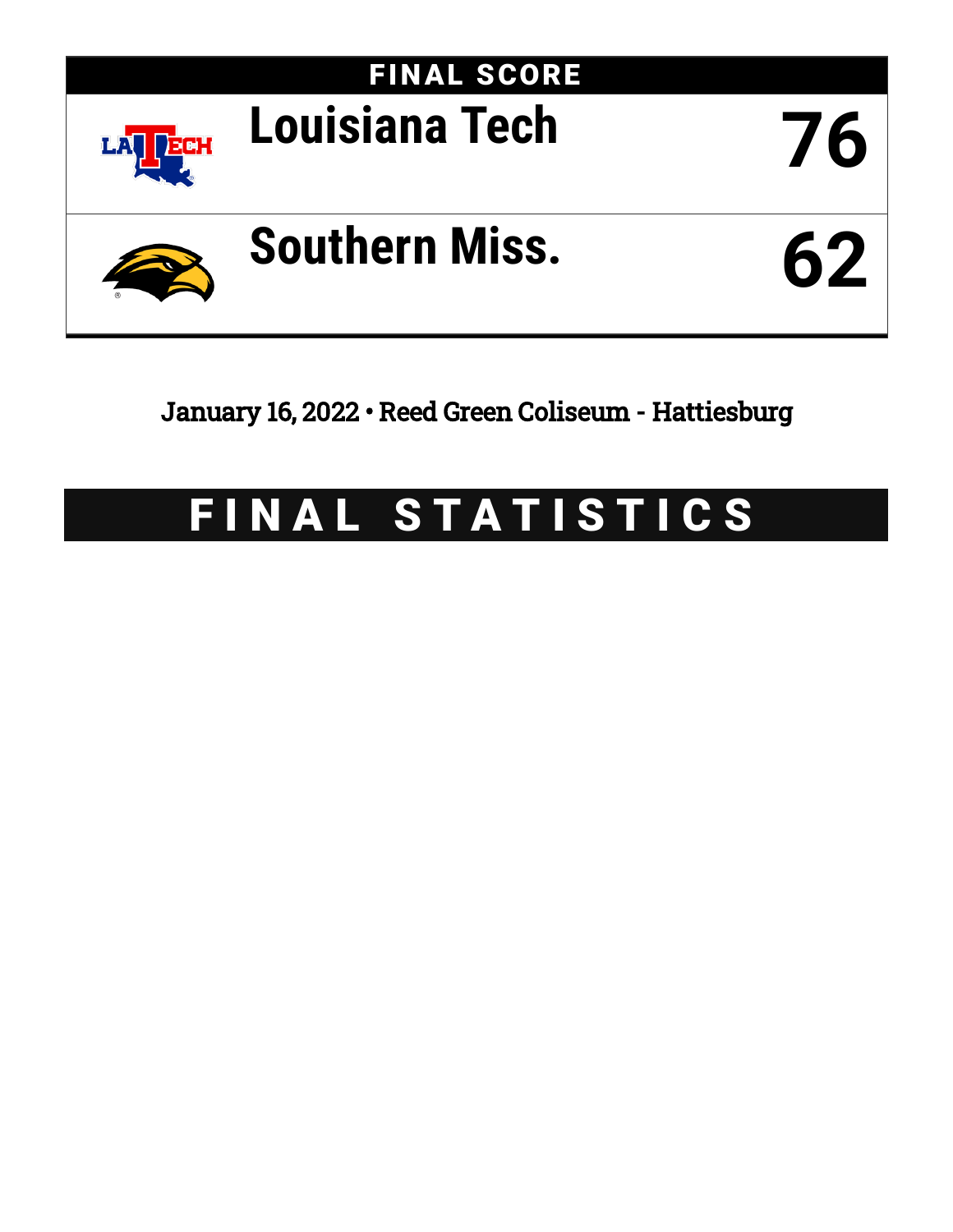### **Official Box Score Louisiana Tech vs Southern Miss. Game Totals -- Final Statistics January 16, 2022 at Reed Green Coliseum - Hattiesburg**



# **Louisiana Tech 76**

| No. | Player                 | S  | <b>Pts</b> | FG        | 3FG      | FT        | 0R | DR | TR             | PF            | A        | TO       | <b>B</b> lk  | Stl          | Min | $+/-$          |
|-----|------------------------|----|------------|-----------|----------|-----------|----|----|----------------|---------------|----------|----------|--------------|--------------|-----|----------------|
| 00  | <b>WILLIS, KEASTON</b> | G  | 14         | $5 - 10$  | $4 - 8$  | $0 - 0$   | 2  | 4  | 6              |               | 2        | 0        | 0            | 0            | 33  | 9              |
| 02  | LOFTON, JR., KENNETH   |    | 23         | $10 - 16$ | $0 - 0$  | $3 - 3$   |    | 5  | 6              | 4             | 3        | 5        |              | 3            | 26  | 10             |
| 03  | ARCHIBALD, AMORIE      | G  |            | $3 - 7$   | $0 - 3$  | $1 - 1$   |    | 4  | 5              | 0             | 3        | 0        | 0            | 0            | 33  | 5              |
| 21  | CHRISTON, EXAVIAN      | G  | 3          | $1 - 4$   | $0 - 3$  | $1 - 2$   | 0  | 3  | 3              | $\mathcal{P}$ | 0        | 1        | $\Omega$     | 1            | 32  | $\overline{4}$ |
| 24  | <b>WILLIAMS, COBE</b>  | G  | 12         | $2 - 8$   | $2 - 5$  | $6-6$     | 0  | 5  | 5              | 2             | 4        | 2        | $\Omega$     | 0            | 33  | 9              |
| 01  | HUNTER, KENNY          |    | 4          | $2 - 3$   | $0 - 0$  | $0 - 0$   | 2  |    | 3              | 1             | $\Omega$ | $\Omega$ | 1            | 0            | 11  | 5              |
| 11  | BRADFORD, LADAMIEN     | G  | 9          | $3-5$     | $2 - 3$  | $1 - 2$   | 0  | 5  | 5              |               |          | 0        | 0            |              | 14  | 14             |
| 13  | THOMAS, STACEY         | F. | 0          | $0 - 0$   | $0 - 0$  | $0 - 0$   |    | 1  | $\overline{2}$ |               | 0        | $\Omega$ | $\mathbf{0}$ | $\mathbf{0}$ | 2   | -1             |
| 23  | <b>GREEN, DAVID</b>    | G  | 4          | $2 - 6$   | $0 - 4$  | $0 - 0$   |    | 2  | 3              | 2             | $\Omega$ |          | 0            |              | 15  | 15             |
|     | TEAM                   |    |            |           |          |           | 0  | 0  | 0              | $\Omega$      |          | 0        |              |              |     |                |
|     | <b>TOTALS</b>          |    | 76         | 28-59     | $8 - 26$ | $12 - 14$ | 8  | 30 | 38             | 14            | 13       | 9        | 2            | 6            | 199 |                |

| Game                                | 28-59     | 47.5% | $8 - 26$ | 30.8% | $12 - 14$ | 85.7% |  |
|-------------------------------------|-----------|-------|----------|-------|-----------|-------|--|
| 2nd Half                            | 18-29     | 62%   | 4-9      | 44%   | 6-7       | 86%   |  |
| 1st Half                            | $10 - 30$ | 33%   | 4-17     | 24%   | $6 - 7$   | 86%   |  |
| <b>Shooting By Period</b><br>Period | FG        | FG%   | 3FG      | 3FG%  | FT        | FT%   |  |

*Deadball Rebounds:* 0,0 *Last FG:* 2nd-00:33 *Biggest Run:* 9-0 *Largest lead:* By 14 at 2nd-00:33 *Technical Fouls:* None.

# **Southern Miss. 62**

| No.             | Plaver                 | S  | Pts      | FG       | 3FG      | FТ        | OR            | DR | TR | PF | A  | TO       | <b>B</b> lk  | Stl | Min | $+/-$ |
|-----------------|------------------------|----|----------|----------|----------|-----------|---------------|----|----|----|----|----------|--------------|-----|-----|-------|
| 02              | <b>HARRIS, DENIJAY</b> | F. | 4        | $2 - 8$  | $0 - 0$  | $0 - 0$   |               |    | 2  |    |    |          | 0            | 0   | 14  | 1     |
| 04              | <b>BOLDEN, RASHAD</b>  | G  | 5        | $1 - 7$  | $1 - 4$  | $2 - 2$   | 0             |    |    | 0  | 0  | 3        | $\Omega$     | 0   | 28  | $-14$ |
| 05              | PINCKNEY, DEANDRE      | F. | 21       | $6 - 13$ | $3-6$    | $6 - 6$   | 4             |    | 11 | 2  | 2  |          | 0            | 2   | 38  | $-15$ |
| 12 <sup>°</sup> | ARNOLD, MO             | G  | 3        | $1 - 4$  | $1-2$    | $0 - 0$   |               | 2  | 3  | 2  | 3  |          | $\Omega$     | 0   | 33  | $-7$  |
| 14              | STEVENSON, TYLER       |    | 21       | $9 - 20$ | $0 - 1$  | $3-5$     | $\mathcal{P}$ | 8  | 10 | 3  | 0  | 0        |              | 0   | 28  | -16   |
| 00              | <b>MORMAN, TYLER</b>   |    |          | $0 - 0$  | $0 - 0$  | $1 - 2$   | $\mathcal{P}$ |    | 3  | 5  | 0  |          | $\mathbf{0}$ | 0   | 11  | 11    |
| 01              | NAPPER, WALYN          | G  | 4        | $1 - 6$  | $0 - 1$  | $2 - 4$   | 3             |    | 4  |    | 4  | $\Omega$ | $\Omega$     | 0   | 20  | $-7$  |
| 44              | <b>JAAKSON, MARK</b>   | G  | $\Omega$ | $0 - 0$  | $0 - 0$  | $0 - 0$   | 0             | 0  | 0  |    | 0  | 0        | $\Omega$     | 0   | 2   | -8    |
| 55              | PIERRE JR., JARON      | G  | 3        | $1 - 6$  | 1-5      | $0 - 0$   | $\Omega$      | 2  | 2  | 2  | 2  | 3        | 0            | 0   | 24  | $-15$ |
|                 | <b>TEAM</b>            |    |          |          |          |           | 2             | 2  | 4  | 0  |    |          |              |     |     |       |
|                 | <b>TOTALS</b>          |    |          | 62 21-64 | $6 - 19$ | $14 - 19$ | 15            | 25 | 40 | 17 | 12 | 11       |              |     | 199 |       |

| Game                                | $21 - 64$ | 32.8% | $6-19$   | 31.6% | 14-19     | 73.7% |
|-------------------------------------|-----------|-------|----------|-------|-----------|-------|
| 2nd Half                            | 11-28     | 39%   | $3 - 8$  | 38%   | $11 - 14$ | 79%   |
| 1st Half                            | 10-36     | 28%   | $3 - 11$ | 27%   | $3-5$     | 60%   |
| <b>Shooting By Period</b><br>Period | FG        | FG%   | 3FG      | 3FG%  | FТ        | FT%   |

*Deadball Rebounds:* 3,0 *Last FG:* 2nd-03:51 *Biggest Run:* 8-0 *Largest lead:* By 4 at 2nd-17:45 *Technical Fouls:* None.

Per Poss

33/64

0.912 28/68

| Game Notes:                                          | <b>Score</b>                              | 1st | 2nd             | тот               | <b>Points</b> | LA | <b>USM</b> |
|------------------------------------------------------|-------------------------------------------|-----|-----------------|-------------------|---------------|----|------------|
| Officials: Rick Crawford, Gary Maxwell, Doug Sirmons | LÂ                                        | 30  | 46              | 76                | In the Paint  | 32 | 28         |
| Attendance: 3110                                     | USM                                       | 26  | 36              | 62                | Off Turns     | 16 | 13         |
| Start Time: 03:02 PM ET                              |                                           |     |                 |                   | 2nd Chance    | 13 |            |
| End Time: 04:54 PM ET<br>Game Duration: 1:51         | LA led for 25:21. USM led for 7:40.       |     |                 | <b>Fast Break</b> | 13            |    |            |
| Conference Game:                                     | Game was tied for 6:45.<br>Times tied: 11 |     | Lead Changes: 8 |                   | Bench         |    |            |
|                                                      |                                           |     |                 |                   |               |    |            |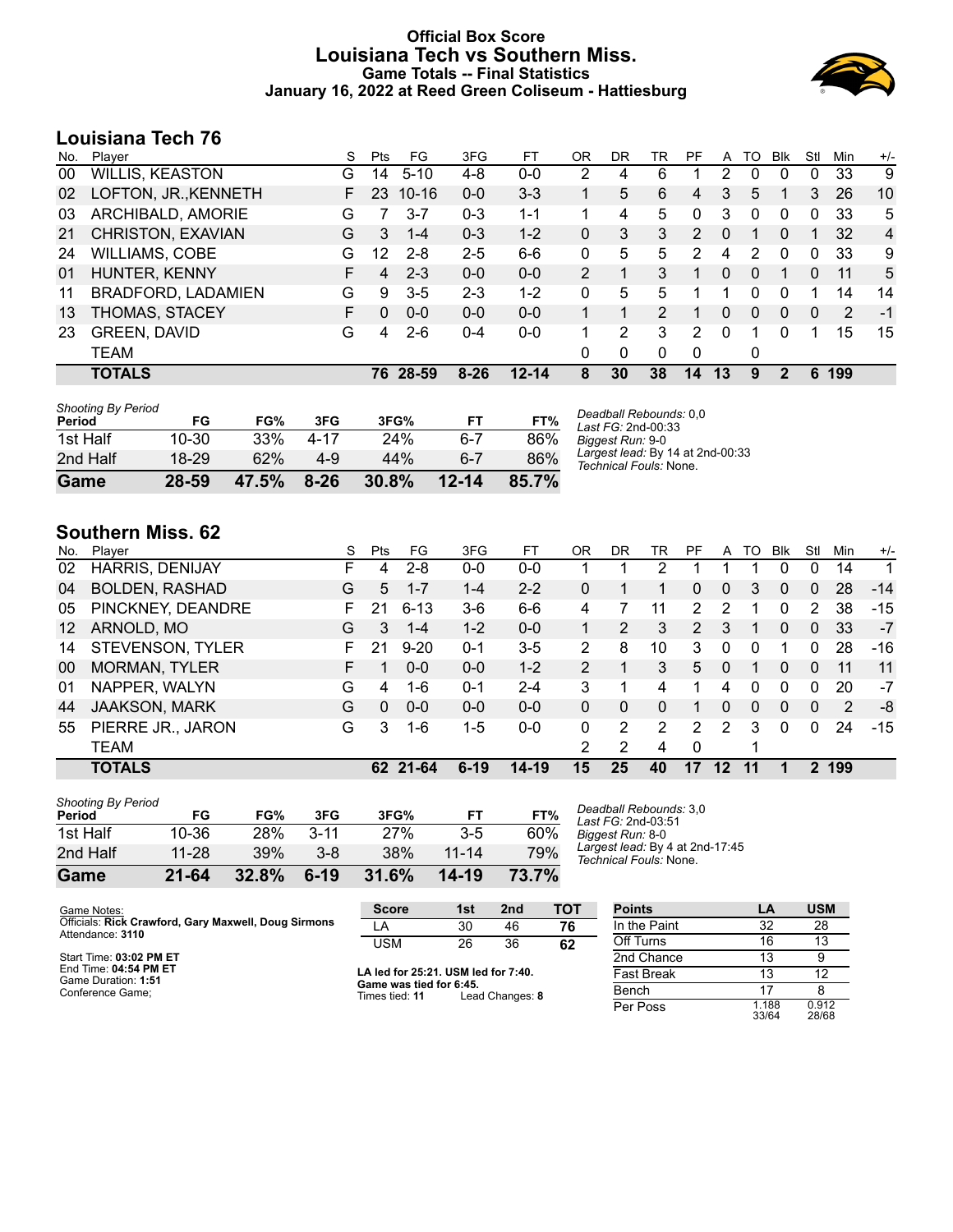#### **Official Box Score Louisiana Tech vs Southern Miss. First Half Statistics Only January 16, 2022 at Reed Green Coliseum - Hattiesburg**



# **Louisiana Tech 30**

| No. | Player                 | S  | <b>Pts</b> | <b>FG</b> | 3FG     | <b>FT</b> | <b>OR</b> | <b>DR</b> | TR.            | PF       | A            | TO           | <b>Blk</b>   | Stl | Min            | $+/-$ |
|-----|------------------------|----|------------|-----------|---------|-----------|-----------|-----------|----------------|----------|--------------|--------------|--------------|-----|----------------|-------|
| 00  | <b>WILLIS, KEASTON</b> | G  | 8          | $3 - 7$   | $2 - 5$ | $0-0$     | 2         | 3         | 5.             |          |              | 0            | 0            | 0   | 17             | 3     |
| 02  | LOFTON, JR., KENNETH   | F. | 9          | $4 - 7$   | $0 - 0$ | $1 - 1$   |           | 5         | 6              |          |              | 3            |              | 2   | 14             | 3     |
| 03  | ARCHIBALD, AMORIE      | G  | 0          | $0 - 3$   | $0 - 2$ | $0 - 0$   | 0         | 3         | 3              | 0        | 2            | 0            | $\Omega$     | 0   | 17             | 2     |
| 21  | CHRISTON, EXAVIAN      | G  | $\Omega$   | $0 - 2$   | $0 - 2$ | $0 - 0$   | 0         | 1         |                | 0        | $\Omega$     | $\Omega$     | $\Omega$     |     | 14             | $-3$  |
| 24  | <b>WILLIAMS, COBE</b>  | G  |            | $1 - 4$   | 1-3     | $4 - 4$   | 0         | 1         |                |          | 1            | 2            | $\Omega$     | 0   | 17             | 3     |
| 01  | HUNTER, KENNY          | F. | $\Omega$   | $0 - 0$   | $0 - 0$ | $0 - 0$   | 0         | 0         | 0              |          | 0            | 0            | $\mathbf{0}$ | 0   | 3              | 2     |
| 11  | BRADFORD, LADAMIEN     | G  | 4          | $1 - 3$   | $1 - 2$ | $1 - 2$   | 0         | 2         | 2              |          | 0            | 0            | 0            | 0   | 6              | 3     |
| 13  | THOMAS, STACEY         | F. | $\Omega$   | $0 - 0$   | $0 - 0$ | $0 - 0$   |           |           | $\overline{2}$ |          | $\mathbf{0}$ | $\mathbf{0}$ | $\Omega$     | 0   | $\overline{2}$ | -1    |
| 23  | <b>GREEN, DAVID</b>    | G  | 2          | 1-4       | $0 - 3$ | $0 - 0$   |           | 1         | $\mathcal{P}$  | 0        | 0            | 0            | $\Omega$     | 1   | 9              | 8     |
|     | TEAM                   |    |            |           |         |           | 0         | 0         | 0              | $\Omega$ |              | 0            |              |     |                |       |
|     | <b>TOTALS</b>          |    | 30         | $10 - 30$ | 4-17    | $6 - 7$   | 5         | 17        | 22             | 5        | 5            | 5            |              | 4   | 100            |       |

| <b>Shooting By Period</b><br>Period | FG        | FG%   | 3FG    | 3FG%  | <b>FT</b> | FT%   | Deadball Rebounds: 0.0<br>Last FG Half: LA 2nd-00:33 |
|-------------------------------------|-----------|-------|--------|-------|-----------|-------|------------------------------------------------------|
| 1st Half                            | $10 - 30$ | 33%   | 4-17   | 24%   | հ-7       | 86%   |                                                      |
| Game                                | 28-59     | 47.5% | $8-26$ | 30.8% | $12 - 14$ | 85.7% |                                                      |

# **Southern Miss. 26**

| No.               | Plaver                | S  | <b>Pts</b> | FG        | 3FG      | <b>FT</b> | <b>OR</b>      | <b>DR</b> | TR | PF       | A | TO       | <b>Blk</b> | Stl      | Min | $+/-$        |
|-------------------|-----------------------|----|------------|-----------|----------|-----------|----------------|-----------|----|----------|---|----------|------------|----------|-----|--------------|
| 02                | HARRIS, DENIJAY       | F. | 2          | $1 - 6$   | $0 - 0$  | $0 - 0$   |                | 0         |    | 0        |   |          | 0          | 0        | 10  | $-4$         |
| 04                | <b>BOLDEN, RASHAD</b> | G  | 3          | $1 - 6$   | $1 - 4$  | $0 - 0$   | 0              | 0         | 0  | 0        | 0 |          | 0          | 0        | 15  | $-6$         |
| 05                | PINCKNEY, DEANDRE     | F  |            | $3 - 7$   | $1 - 2$  | $0 - 0$   | 2              | 3         | 5  | 2        |   |          | 0          | 0        | 19  | -5           |
| $12 \overline{ }$ | ARNOLD, MO            | G  | 3.         | $1 - 3$   | $1 - 1$  | $0 - 0$   | 1              | 2         | 3  | 0        | 0 | 0        | 0          | 0        | 17  | $-2$         |
| 14                | STEVENSON, TYLER      | F. | 9          | 4-8       | $0 - 0$  | 1-1       | 2              |           | 9  | 2        | 0 | 0        | 0          | U        | 11  | 0            |
| 00                | <b>MORMAN, TYLER</b>  | F  |            | $0 - 0$   | $0 - 0$  | $1 - 2$   | $\overline{2}$ |           | 3  | 3        | 0 |          | 0          | $\Omega$ | 9   | 5            |
| 01                | NAPPER, WALYN         | G  |            | $0 - 2$   | $0 - 1$  | $1 - 2$   |                | 0         |    | 0        | 2 | 0        | 0          | $\Omega$ | 9   | $\mathbf{0}$ |
| 44                | <b>JAAKSON, MARK</b>  | G  | 0          | $0 - 0$   | $0 - 0$  | $0 - 0$   | 0              | 0         | 0  |          | 0 | $\Omega$ | 0          | 0        | 2   | -8           |
| 55                | PIERRE JR., JARON     | G  | 0          | $0 - 4$   | $0 - 3$  | $0 - 0$   | 0              | 2         | 2  | $\Omega$ | 1 |          | 0          | $\Omega$ | 8   | $\mathbf 0$  |
|                   | TEAM                  |    |            |           |          |           | 2              |           | 3  | 0        |   | 1        |            |          |     |              |
|                   | <b>TOTALS</b>         |    | 26         | $10 - 36$ | $3 - 11$ | $3 - 5$   | 11             | 16        | 27 | 8        | 5 | 6        | 0          |          | 100 |              |

| <b>Shooting By Period</b><br>Period | FG    | FG%   | 3FG      | 3FG%  | FТ    | FT%   |
|-------------------------------------|-------|-------|----------|-------|-------|-------|
| 1st Half                            | 10-36 | 28%   | $3 - 11$ | 27%   | 3-5   | 60%   |
| Game                                | 21-64 | 32.8% | $6-19$   | 31.6% | 14-19 | 73.7% |

*Deadball Rebounds:* 3,0 *Last FG Half:* USM 2nd-03:51

| Game Notes:                                                              | <b>Score</b> | 1st | 2 <sub>nd</sub> | <b>TOT</b> | <b>Points (This Period)</b> |                | <b>USM</b>     |
|--------------------------------------------------------------------------|--------------|-----|-----------------|------------|-----------------------------|----------------|----------------|
| Officials: Rick Crawford, Gary Maxwell, Doug Sirmons<br>Attendance: 3110 | LA           | 30  | 46              | 76         | In the Paint                |                | 12             |
|                                                                          | USM          | 26  | 36              | 62         | Off Turns                   | 10             |                |
| Start Time: 03:02 PM ET                                                  |              |     |                 |            | 2nd Chance                  |                |                |
| End Time: 04:54 PM ET<br>Game Duration: 1:51                             |              |     |                 |            | <b>Fast Break</b>           |                |                |
| Conference Game:                                                         |              |     |                 |            | Bench                       |                |                |
|                                                                          |              |     |                 |            | Per Poss                    | 0.909<br>13/33 | 0.788<br>12/33 |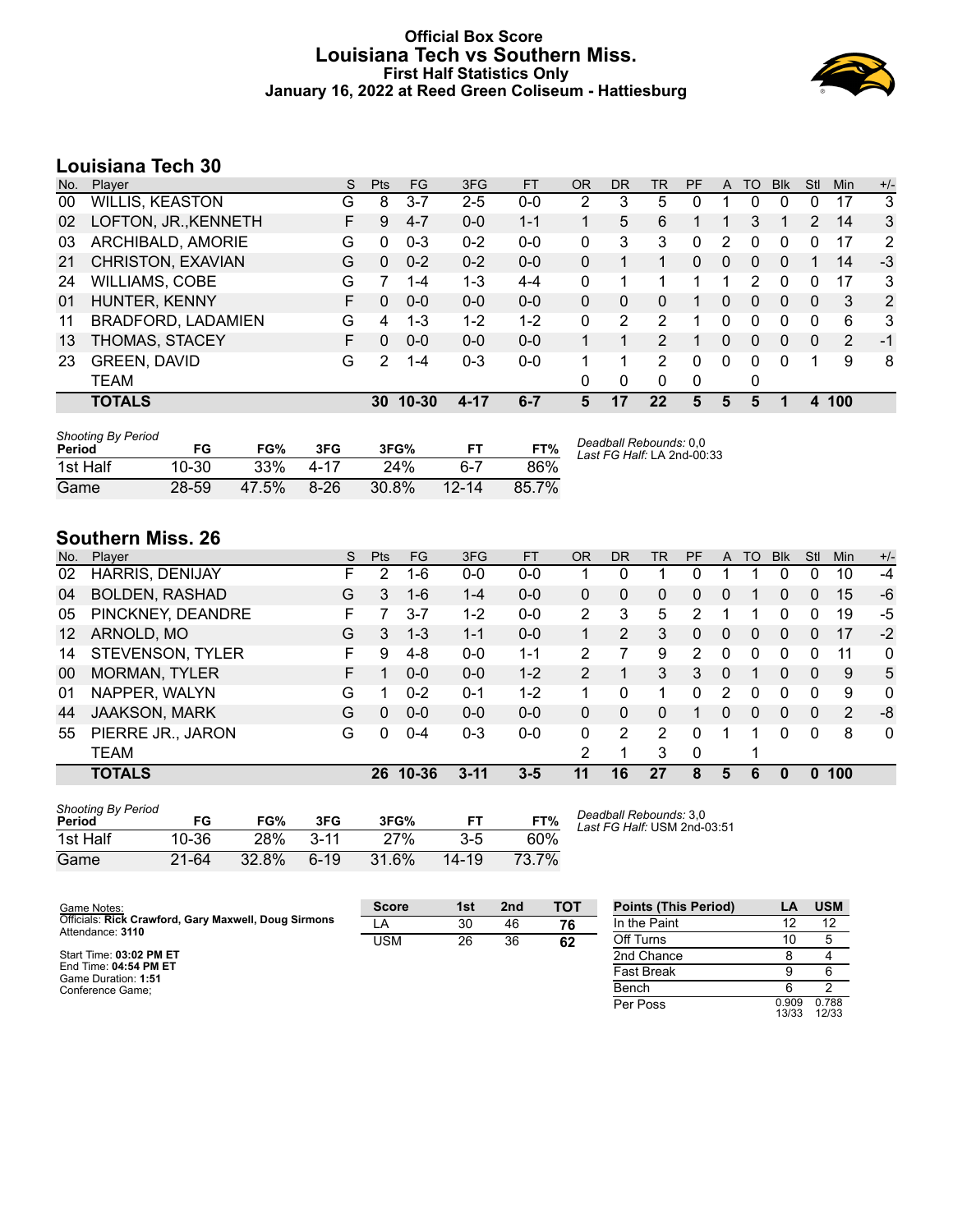#### **Official Play-By-Play Louisiana Tech vs Southern Miss. First Half January 16, 2022 at Reed Green Coliseum - Hattiesburg**



#### **Period 1**

<mark>Starters:</mark><br>Louisiana Tech: 0 WILLIS,KEASTON (G); 2 LOFTON, JR.,KENNETH (F); 3 ARCHIBALD,AMORIE (G); 21 CHRISTON,EXAVIAN (G); 24 WILLIAMS,COBE (G);<br>**Southern Miss.**: 2 HARRIS,DENIJAY (F); 4 BOLDEN,RASHAD (G); 5 PINCKNEY,DE

| Time           | <b>VISITORS: Louisiana Tech</b>              | <b>Score</b> | <b>Margin</b>  | <b>HOME: Southern Miss.</b>              |
|----------------|----------------------------------------------|--------------|----------------|------------------------------------------|
| 19:48          |                                              |              |                | MISSED JUMPER by STEVENSON, TYLER        |
| 19:45          |                                              |              |                | REBOUND (OFF) by PINCKNEY, DEANDRE       |
| 19:31          |                                              |              |                | MISSED 3PTR by BOLDEN, RASHAD            |
| 19:27          | REBOUND (DEF) by LOFTON, JR., KENNETH        |              |                |                                          |
| 19:09          | MISSED 3PTR by WILLIS, KEASTON               |              |                |                                          |
| 19:05          |                                              |              |                | REBOUND (DEF) by STEVENSON, TYLER        |
| 18:45          |                                              |              |                | MISSED 3PTR by BOLDEN, RASHAD            |
| 18:42          | REBOUND (DEF) by ARCHIBALD, AMORIE           |              |                |                                          |
| 18:39          | GOOD! LAYUP by WILLIS, KEASTON [FB]          | $0 - 2$      | V <sub>2</sub> |                                          |
| 18:39          | ASSIST by ARCHIBALD, AMORIE                  |              |                |                                          |
| 18:08          |                                              |              |                | TURNOVER (SHOTCLOCK) by TEAM             |
| 18:08          | GOOD! 3PTR by WILLIS, KEASTON [FB]           | $0-5$        | V <sub>5</sub> |                                          |
| 18:08          | ASSIST by LOFTON, JR., KENNETH               |              |                |                                          |
| 18:08          |                                              |              |                | MISSED JUMPER by ARNOLD, MO              |
| 18:08          | REBOUND (DEF) by WILLIS, KEASTON             |              |                |                                          |
| 18:06          | GOOD! DUNK by LOFTON, JR., KENNETH [FB]      | $0 - 7$      | V <sub>7</sub> |                                          |
| 18:06          | ASSIST by WILLIS, KEASTON                    |              |                |                                          |
| 17:35          |                                              |              |                | <b>TIMEOUT 30SEC</b>                     |
| 17:13          |                                              | $2 - 7$      | V <sub>5</sub> | GOOD! JUMPER by STEVENSON, TYLER         |
| 17:13          |                                              |              |                | ASSIST by HARRIS, DENIJAY                |
| 17:02          | FOUL (OFF) by LOFTON, JR., KENNETH           |              |                |                                          |
| 17:02          | TURNOVER (OFFENSIVE) by LOFTON, JR., KENNETH |              |                |                                          |
| 16:47          |                                              | $4 - 7$      | $V_3$          | GOOD! JUMPER by HARRIS, DENIJAY [PNT]    |
| 16:35          | TURNOVER (OUTOFBOUNDS) by WILLIAMS, COBE     |              |                |                                          |
| 16:14          |                                              |              |                | MISSED JUMPER by HARRIS, DENIJAY         |
| 16:11          | REBOUND (DEF) by LOFTON, JR., KENNETH        |              |                |                                          |
| 16:07          | MISSED 3PTR by ARCHIBALD, AMORIE             |              |                |                                          |
| 16:03          |                                              |              |                | REBOUND (DEF) by STEVENSON, TYLER        |
| 15:58          |                                              |              |                | TURNOVER (TRAVEL) by BOLDEN, RASHAD      |
| 15:58          |                                              |              |                |                                          |
| 15:43          | GOOD! JUMPER by LOFTON, JR., KENNETH         | $4 - 9$      | V <sub>5</sub> |                                          |
| 15:21          |                                              |              |                | MISSED LAYUP by HARRIS, DENIJAY          |
| 15:18          |                                              |              |                | REBOUND (OFF) by STEVENSON, TYLER        |
| 15:17          |                                              | $6-9$        | V <sub>3</sub> | GOOD! LAYUP by STEVENSON, TYLER          |
| 15:05          | MISSED 3PTR by CHRISTON, EXAVIAN             |              |                |                                          |
| 15:01          |                                              |              |                | REBOUND (DEF) by STEVENSON, TYLER        |
| 14:46          |                                              | $9-9$        | T              | GOOD! 3PTR by PINCKNEY, DEANDRE          |
| 14:17<br>14:14 | MISSED 3PTR by ARCHIBALD, AMORIE             |              |                | REBOUND (DEF) by STEVENSON, TYLER        |
| 13:59          |                                              |              |                |                                          |
| 13:56          | REBOUND (DEF) by ARCHIBALD, AMORIE           |              |                | MISSED JUMPER by STEVENSON, TYLER        |
| 13:50          | MISSED JUMPER by LOFTON, JR., KENNETH        |              |                |                                          |
| 13:46          |                                              |              |                | REBOUND (DEF) by PINCKNEY, DEANDRE       |
| 13:38          |                                              |              |                | MISSED LAYUP by HARRIS, DENIJAY          |
| 13:35          | REBOUND (DEF) by LOFTON, JR., KENNETH        |              |                |                                          |
| 13:18          |                                              |              |                | FOUL (PERSONAL) by STEVENSON, TYLER      |
| 13:18          |                                              |              |                | SUB OUT: HARRIS, DENIJAY                 |
| 13:18          |                                              |              |                | SUB IN: PIERRE JR., JARON                |
| 13:18          | SUB OUT: LOFTON, JR., KENNETH                |              |                |                                          |
| 13:18          | SUB OUT: ARCHIBALD, AMORIE                   |              |                |                                          |
| 13:18          | SUB OUT: CHRISTON, EXAVIAN                   |              |                |                                          |
| 13:18          | SUB IN: HUNTER, KENNY                        |              |                |                                          |
| 13:18          | SUB IN: BRADFORD, LADAMIEN                   |              |                |                                          |
| 13:18          | SUB IN: GREEN, DAVID                         |              |                |                                          |
| 13:10          | MISSED JUMPER by WILLIAMS, COBE              |              |                |                                          |
| 13:07          |                                              |              |                | REBOUND (DEF) by TEAM                    |
| 13:00          |                                              |              |                | TURNOVER (LOSTBALL) by PIERRE JR., JARON |
| 13:00          | STEAL by GREEN, DAVID                        |              |                |                                          |
| 12:54          | MISSED LAYUP by BRADFORD, LADAMIEN           |              |                |                                          |
| 12:50          | REBOUND (OFF) by GREEN, DAVID                |              |                |                                          |
| 12:49          | GOOD! LAYUP by GREEN, DAVID                  | $9 - 11$     | V <sub>2</sub> |                                          |
| 12:42          |                                              | $11 - 11$    | T              | GOOD! LAYUP by STEVENSON, TYLER [FB]     |
| 12:42          | FOUL (PERSONAL) by HUNTER, KENNY             |              |                |                                          |
| 12:42          |                                              |              |                | SUB OUT: ARNOLD, MO                      |
| 12:42          |                                              |              |                | SUB IN: NAPPER, WALYN                    |
|                |                                              |              |                |                                          |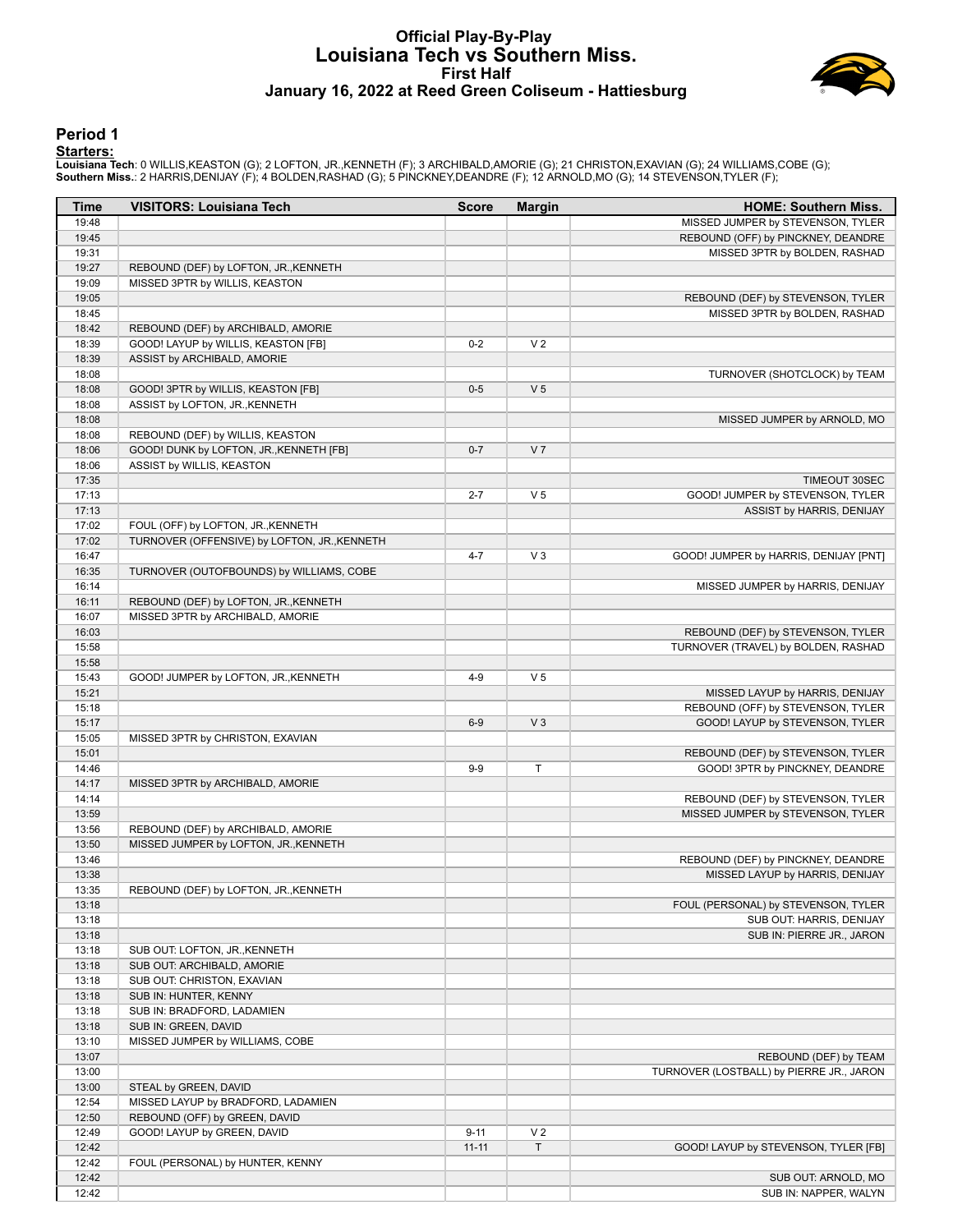| <b>Time</b>    | <b>VISITORS: Louisiana Tech</b>                                      | <b>Score</b> | <b>Margin</b>  | <b>HOME: Southern Miss.</b>                                         |
|----------------|----------------------------------------------------------------------|--------------|----------------|---------------------------------------------------------------------|
| 12:42          |                                                                      | $12 - 11$    | H <sub>1</sub> | GOOD! FT by STEVENSON, TYLER [FB]                                   |
| 12:42          |                                                                      |              |                | SUB OUT: STEVENSON, TYLER                                           |
| 12:42          |                                                                      |              |                | SUB IN: MORMAN, TYLER                                               |
| 12:30          |                                                                      |              |                | FOUL (PERSONAL) by MORMAN, TYLER                                    |
| 12:30          | GOOD! FT by WILLIAMS, COBE                                           | $12 - 12$    | T              |                                                                     |
| 12:30          | GOOD! FT by WILLIAMS, COBE                                           | $12 - 13$    | V <sub>1</sub> |                                                                     |
| 12:10<br>12:10 |                                                                      | $14 - 13$    | H <sub>1</sub> | GOOD! LAYUP by PINCKNEY, DEANDRE                                    |
| 11:58          | MISSED 3PTR by GREEN, DAVID                                          |              |                | ASSIST by PIERRE JR., JARON                                         |
| 11:54          |                                                                      |              |                | REBOUND (DEF) by PIERRE JR., JARON                                  |
| 11:49          |                                                                      |              |                | MISSED 3PTR by PIERRE JR., JARON                                    |
| 11:46          | REBOUND (DEF) by GREEN, DAVID                                        |              |                |                                                                     |
| 11:38          | MISSED 3PTR by GREEN, DAVID                                          |              |                |                                                                     |
| 11:35          |                                                                      |              |                | REBOUND (DEF) by PIERRE JR., JARON                                  |
| 11:13          |                                                                      |              |                | MISSED 3PTR by PINCKNEY, DEANDRE                                    |
| 11:10          |                                                                      |              |                | REBOUND (OFF) by MORMAN, TYLER                                      |
| 11:07          |                                                                      |              |                | MISSED 3PTR by BOLDEN, RASHAD                                       |
| 11:05          | REBOUND (DEF) by WILLIAMS, COBE                                      |              |                |                                                                     |
| 10:59          | MISSED 3PTR by GREEN, DAVID                                          |              |                |                                                                     |
| 10:55<br>10:42 | REBOUND (OFF) by WILLIS, KEASTON<br>GOOD! 3PTR by BRADFORD, LADAMIEN | $14 - 16$    | V <sub>2</sub> |                                                                     |
| 10:42          | ASSIST by WILLIAMS, COBE                                             |              |                |                                                                     |
| 10:12          |                                                                      |              |                | MISSED JUMPER by BOLDEN, RASHAD                                     |
| 10:11          |                                                                      |              |                | REBOUND (OFF) by TEAM                                               |
| 10:10          |                                                                      |              |                |                                                                     |
| 10:10          |                                                                      |              |                | SUB OUT: BOLDEN, RASHAD                                             |
| 10:10          |                                                                      |              |                | SUB OUT: PINCKNEY, DEANDRE                                          |
| 10:10          |                                                                      |              |                | SUB IN: ARNOLD, MO                                                  |
| 10:10          |                                                                      |              |                | SUB IN: STEVENSON, TYLER                                            |
| 10:10          | SUB OUT: WILLIS, KEASTON                                             |              |                |                                                                     |
| 10:10          | SUB OUT: HUNTER, KENNY                                               |              |                |                                                                     |
| 10:10          | SUB OUT: WILLIAMS, COBE                                              |              |                |                                                                     |
| 10:10          | SUB IN: LOFTON, JR., KENNETH                                         |              |                |                                                                     |
| 10:10<br>10:10 | SUB IN: ARCHIBALD, AMORIE<br>SUB IN: CHRISTON, EXAVIAN               |              |                |                                                                     |
| 09:50          |                                                                      |              |                | MISSED JUMPER by ARNOLD, MO                                         |
| 09:47          |                                                                      |              |                | REBOUND (OFF) by STEVENSON, TYLER                                   |
| 09:46          |                                                                      | $16-16$      | T              | GOOD! LAYUP by STEVENSON, TYLER                                     |
| 09:27          | MISSED 3PTR by BRADFORD, LADAMIEN                                    |              |                |                                                                     |
| 09:24          |                                                                      |              |                | REBOUND (DEF) by STEVENSON, TYLER                                   |
| 09:12          |                                                                      |              |                | MISSED 3PTR by PIERRE JR., JARON                                    |
| 09:09          | REBOUND (DEF) by LOFTON, JR., KENNETH                                |              |                |                                                                     |
| 08:53          |                                                                      |              |                | FOUL (PERSONAL) by STEVENSON, TYLER                                 |
| 08:53          | GOOD! FT by BRADFORD, LADAMIEN                                       | $16 - 17$    | V <sub>1</sub> |                                                                     |
| 08:53          |                                                                      |              |                | SUB OUT: MORMAN, TYLER                                              |
| 08:53          |                                                                      |              |                | SUB IN: PINCKNEY, DEANDRE                                           |
| 08:52<br>08:49 | MISSED FT by BRADFORD, LADAMIEN                                      |              |                | REBOUND (DEF) by STEVENSON, TYLER                                   |
| 08:31          |                                                                      |              |                | MISSED JUMPER by STEVENSON, TYLER                                   |
| 08:29          | REBOUND (DEF) by BRADFORD, LADAMIEN                                  |              |                |                                                                     |
| 08:11          | GOOD! LAYUP by LOFTON, JR., KENNETH                                  | $16-19$      | $V_3$          |                                                                     |
| 07:43          |                                                                      |              |                | MISSED JUMPER by STEVENSON, TYLER                                   |
| 07:40          |                                                                      |              |                | REBOUND (OFF) by NAPPER, WALYN                                      |
| 07:38          |                                                                      |              |                | MISSED JUMPER by NAPPER, WALYN                                      |
| 07:33          |                                                                      |              |                | REBOUND (OFF) by ARNOLD, MO                                         |
| 07:16          |                                                                      |              |                | MISSED JUMPER by PINCKNEY, DEANDRE                                  |
| 07:13          | REBOUND (DEF) by BRADFORD, LADAMIEN                                  |              |                |                                                                     |
| 07:04          | MISSED LAYUP by LOFTON, JR., KENNETH                                 |              |                |                                                                     |
| 07:01          |                                                                      |              |                | REBOUND (DEF) by STEVENSON, TYLER                                   |
| 06:58<br>06:58 | FOUL (PERSONAL) by BRADFORD, LADAMIEN                                |              |                |                                                                     |
| 06:58          |                                                                      |              |                | SUB OUT: STEVENSON, TYLER                                           |
| 06:58          |                                                                      |              |                | SUB IN: MORMAN, TYLER                                               |
| 06:58          | SUB OUT: BRADFORD, LADAMIEN                                          |              |                |                                                                     |
| 06:58          | SUB OUT: GREEN, DAVID                                                |              |                |                                                                     |
| 06:58          | SUB IN: WILLIS, KEASTON                                              |              |                |                                                                     |
| 06:58          | SUB IN: WILLIAMS, COBE                                               |              |                |                                                                     |
| 06:58          |                                                                      | 17-19        | V <sub>2</sub> | GOOD! FT by NAPPER, WALYN [FB]                                      |
| 06:58          |                                                                      |              |                | MISSED FT by NAPPER, WALYN                                          |
| 06:56          | REBOUND (DEF) by CHRISTON, EXAVIAN                                   |              |                |                                                                     |
| 06:44          | TURNOVER (OUTOFBOUNDS) by LOFTON, JR., KENNETH                       |              |                |                                                                     |
| 06:23          |                                                                      |              |                | MISSED 3PTR by PIERRE JR., JARON                                    |
| 06:20          |                                                                      |              |                | REBOUND (OFF) by PINCKNEY, DEANDRE                                  |
| 06:18<br>06:15 |                                                                      |              |                | MISSED LAYUP by PINCKNEY, DEANDRE<br>REBOUND (OFF) by MORMAN, TYLER |
| 06:13          |                                                                      |              |                | TURNOVER (LOSTBALL) by MORMAN, TYLER                                |
|                |                                                                      |              |                |                                                                     |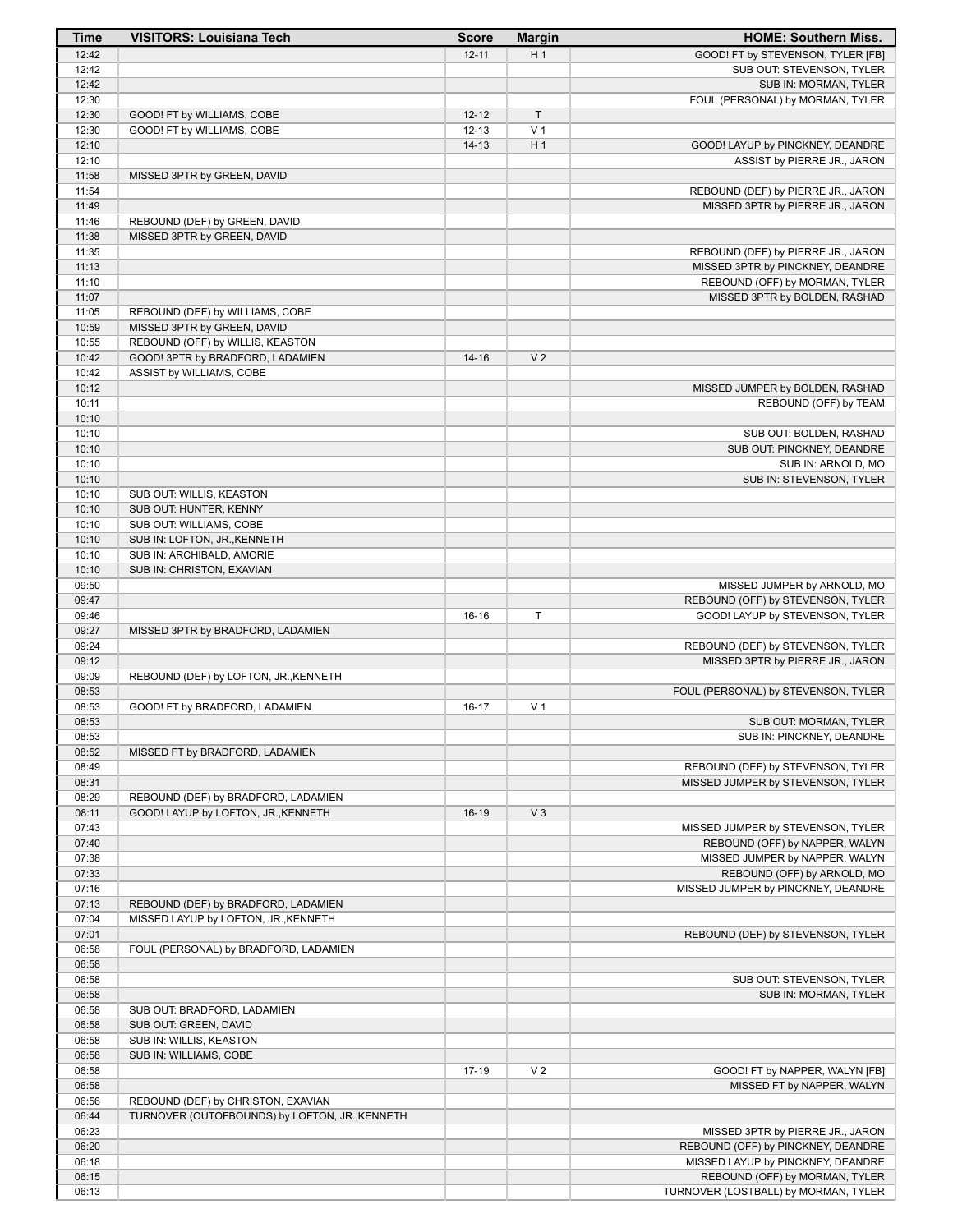| Time  | <b>VISITORS: Louisiana Tech</b>                | <b>Score</b> | <b>Margin</b>  | <b>HOME: Southern Miss.</b>             |
|-------|------------------------------------------------|--------------|----------------|-----------------------------------------|
| 06:13 | STEAL by CHRISTON, EXAVIAN                     |              |                |                                         |
| 05:48 | MISSED 3PTR by WILLIS, KEASTON                 |              |                |                                         |
| 05:45 |                                                |              |                | REBOUND (DEF) by PINCKNEY, DEANDRE      |
| 05:39 |                                                |              |                | MISSED JUMPER by PIERRE JR., JARON      |
| 05:36 | REBOUND (DEF) by ARCHIBALD, AMORIE             |              |                |                                         |
| 05:33 | MISSED LAYUP by ARCHIBALD, AMORIE              |              |                |                                         |
| 05:30 |                                                |              |                | REBOUND (DEF) by MORMAN, TYLER          |
| 05:26 |                                                | 19-19        | T              | GOOD! DUNK by PINCKNEY, DEANDRE [FB]    |
| 05:26 |                                                |              |                | ASSIST by NAPPER, WALYN                 |
| 05:13 | FOUL (OFF) by WILLIAMS, COBE                   |              |                |                                         |
| 05:13 | TURNOVER (OFFENSIVE) by WILLIAMS, COBE         |              |                |                                         |
| 05:13 |                                                |              |                | SUB OUT: PIERRE JR., JARON              |
| 05:13 |                                                |              |                | SUB IN: BOLDEN, RASHAD                  |
| 05:13 | SUB OUT: LOFTON, JR., KENNETH                  |              |                |                                         |
| 05:13 | SUB IN: THOMAS, STACEY                         |              |                |                                         |
| 04:55 |                                                |              |                |                                         |
| 04:52 |                                                |              |                | MISSED 3PTR by NAPPER, WALYN            |
|       | REBOUND (DEF) by WILLIS, KEASTON               |              |                |                                         |
| 04:36 | GOOD! 3PTR by WILLIAMS, COBE                   | 19-22        | $V_3$          |                                         |
| 04:10 |                                                | $22 - 22$    | $\top$         | GOOD! 3PTR by ARNOLD, MO                |
| 04:10 |                                                |              |                | ASSIST by NAPPER, WALYN                 |
| 03:51 | MISSED 3PTR by CHRISTON, EXAVIAN               |              |                |                                         |
| 03:48 |                                                |              |                | REBOUND (DEF) by ARNOLD, MO             |
| 03:39 | FOUL (PERSONAL) by THOMAS, STACEY              |              |                |                                         |
| 03:39 |                                                |              |                |                                         |
| 03:39 |                                                |              |                | SUB OUT: NAPPER, WALYN                  |
| 03:39 |                                                |              |                | SUB IN: HARRIS, DENIJAY                 |
| 03:39 |                                                | 23-22        | H <sub>1</sub> | GOOD! FT by MORMAN, TYLER               |
| 03:39 |                                                |              |                | MISSED FT by MORMAN, TYLER              |
| 03:37 | REBOUND (DEF) by THOMAS, STACEY                |              |                |                                         |
| 03:27 |                                                |              |                | FOUL (PERSONAL) by PINCKNEY, DEANDRE    |
| 03:21 | MISSED 3PTR by WILLIAMS, COBE                  |              |                |                                         |
| 03:18 | REBOUND (OFF) by THOMAS, STACEY                |              |                |                                         |
| 03:13 | MISSED 3PTR by WILLIS, KEASTON                 |              |                |                                         |
| 03:10 |                                                |              |                | REBOUND (DEF) by ARNOLD, MO             |
| 02:48 |                                                |              |                | MISSED JUMPER by PINCKNEY, DEANDRE      |
| 02:45 |                                                |              |                | REBOUND (OFF) by TEAM                   |
| 02:45 | SUB OUT: THOMAS, STACEY                        |              |                |                                         |
| 02:45 | SUB OUT: CHRISTON, EXAVIAN                     |              |                |                                         |
| 02:45 | SUB IN: LOFTON, JR., KENNETH                   |              |                |                                         |
| 02:45 | SUB IN: GREEN, DAVID                           |              |                |                                         |
| 02:44 |                                                |              |                | TURNOVER (BADPASS) by PINCKNEY, DEANDRE |
| 02:44 | STEAL by LOFTON, JR., KENNETH                  |              |                |                                         |
| 02:44 | TURNOVER (OUTOFBOUNDS) by LOFTON, JR., KENNETH |              |                |                                         |
| 02:33 |                                                | 26-22        | H4             | GOOD! 3PTR by BOLDEN, RASHAD            |
| 02:33 |                                                |              |                | ASSIST by PINCKNEY, DEANDRE             |
| 02:13 |                                                |              |                | FOUL (PERSONAL) by MORMAN, TYLER        |
| 02:08 |                                                |              |                | FOUL (PERSONAL) by MORMAN, TYLER        |
| 02:08 |                                                |              |                |                                         |
|       |                                                |              |                | SUB OUT: MORMAN, TYLER                  |
| 02:08 |                                                |              |                | SUB IN: JAAKSON, MARK                   |
| 02:03 | GOOD! LAYUP by LOFTON, JR., KENNETH            | 26-24        | H <sub>2</sub> |                                         |
| 02:03 |                                                |              |                | FOUL (PERSONAL) by PINCKNEY, DEANDRE    |
| 02:03 | GOOD! FT by LOFTON, JR., KENNETH               | 26-25        | H <sub>1</sub> |                                         |
| 01:50 |                                                |              |                | MISSED LAYUP by BOLDEN, RASHAD          |
| 01:50 | BLOCK by LOFTON, JR., KENNETH                  |              |                |                                         |
| 01:46 | REBOUND (DEF) by WILLIS, KEASTON               |              |                |                                         |
| 01:33 | MISSED 3PTR by WILLIAMS, COBE                  |              |                |                                         |
| 01:27 |                                                |              |                | REBOUND (DEF) by PINCKNEY, DEANDRE      |
| 01:13 |                                                |              |                | MISSED JUMPER by HARRIS, DENIJAY        |
| 01:10 | REBOUND (DEF) by LOFTON, JR., KENNETH          |              |                |                                         |
| 01:07 |                                                |              |                | FOUL (PERSONAL) by JAAKSON, MARK        |
| 01:07 | GOOD! FT by WILLIAMS, COBE [FB]                | 26-26        | $\top$         |                                         |
| 01:07 | GOOD! FT by WILLIAMS, COBE [FB]                | 26-27        | V <sub>1</sub> |                                         |
| 00:39 |                                                |              |                | MISSED LAYUP by HARRIS, DENIJAY         |
| 00:35 |                                                |              |                | REBOUND (OFF) by HARRIS, DENIJAY        |
| 00:35 |                                                |              |                | TURNOVER (LOSTBALL) by HARRIS, DENIJAY  |
| 00:35 | STEAL by LOFTON, JR., KENNETH                  |              |                |                                         |
| 00:18 | MISSED LAYUP by WILLIS, KEASTON                |              |                |                                         |
| 00:16 | REBOUND (OFF) by LOFTON, JR., KENNETH          |              |                |                                         |
| 00:15 | MISSED JUMPER by LOFTON, JR., KENNETH          |              |                |                                         |
| 00:12 | REBOUND (OFF) by WILLIS, KEASTON               |              |                |                                         |
| 00:01 | GOOD! 3PTR by WILLIS, KEASTON                  | 26-30        | V <sub>4</sub> |                                         |
| 00:01 | ASSIST by ARCHIBALD, AMORIE                    |              |                |                                         |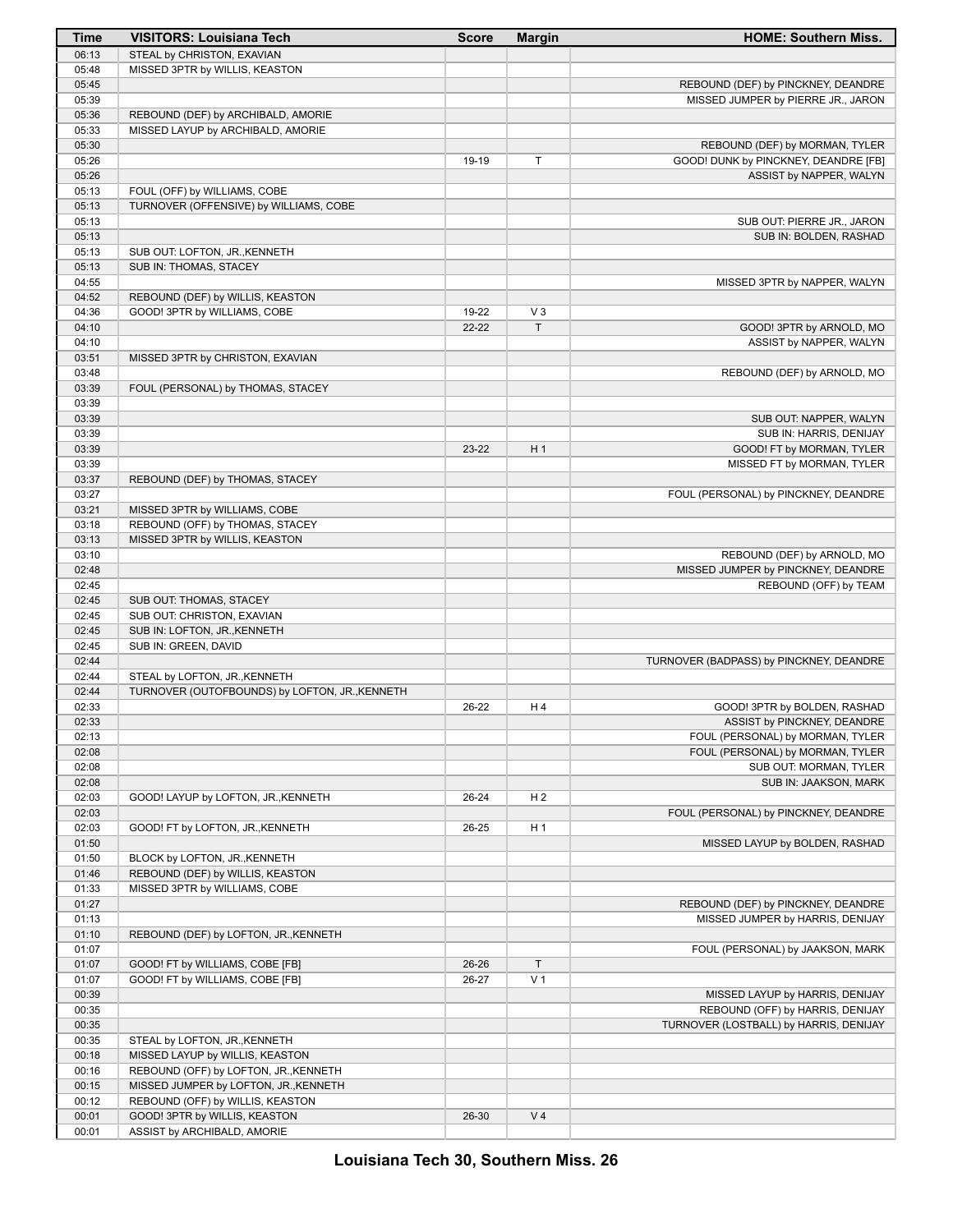| <b>Points (This Period)</b> | LA             | <b>USM</b>     |
|-----------------------------|----------------|----------------|
| In the Paint                | 12             | 12             |
| Off Turns                   | 10             | 5              |
| 2nd Chance                  |                |                |
| <b>Fast Break</b>           |                | 6              |
| Bench                       | 6              |                |
| Per Poss                    | 0.909<br>13/33 | 0.788<br>12/33 |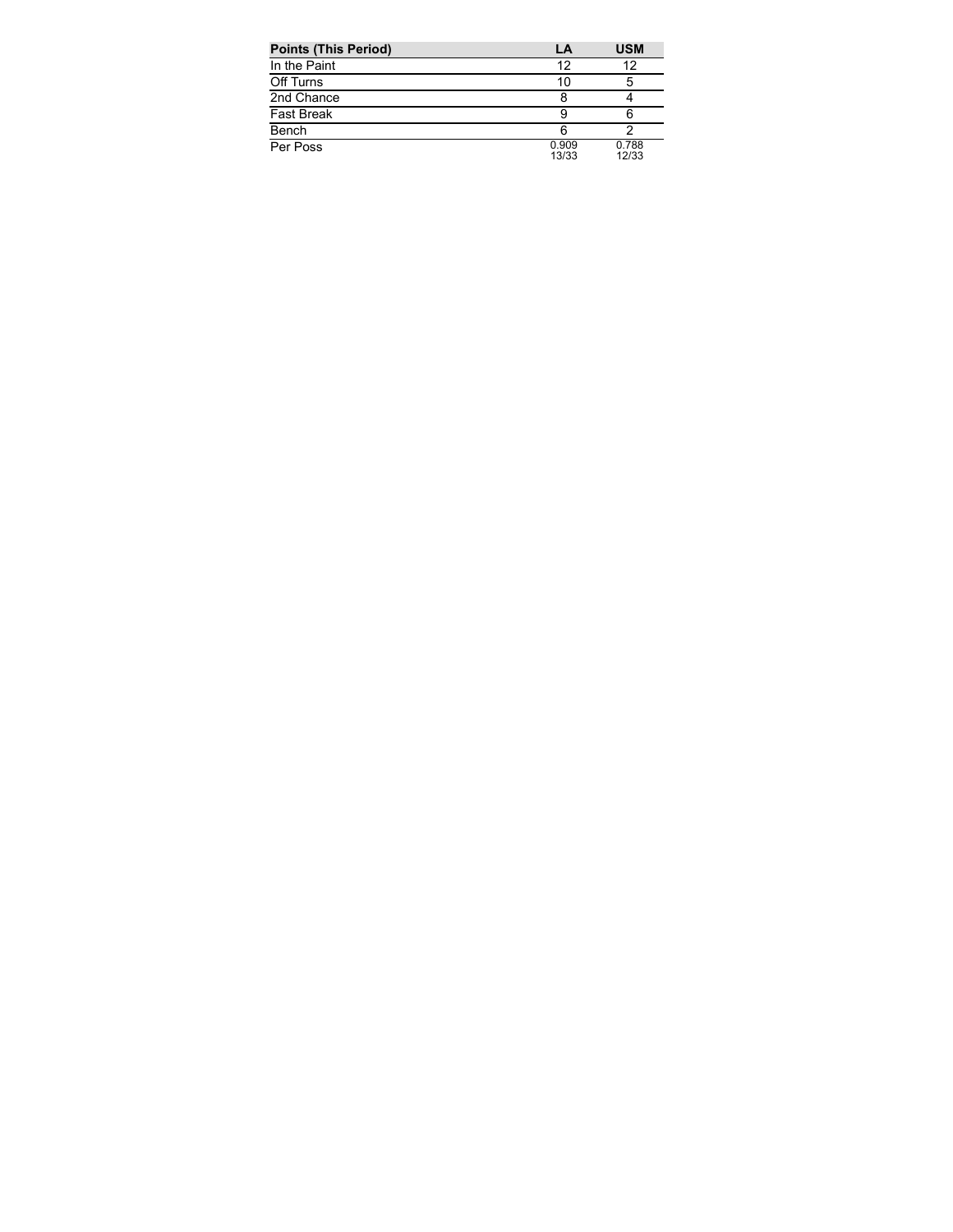### **Official Box Score Louisiana Tech vs Southern Miss. Second Half Statistics Only January 16, 2022 at Reed Green Coliseum - Hattiesburg**



# **Louisiana Tech 46**

| No. | Player                    | S  | Pts | <b>FG</b> | 3FG     | <b>FT</b> | <b>OR</b>    | DR | TR | PF            | A        | TO       | <b>Blk</b> | <b>Stl</b>  | Min      | $+/-$          |
|-----|---------------------------|----|-----|-----------|---------|-----------|--------------|----|----|---------------|----------|----------|------------|-------------|----------|----------------|
| 00  | WILLIS, KEASTON           | G  | 6   | $2 - 3$   | $2 - 3$ | $0-0$     | 0            |    |    |               |          | 0        | 0          | 0           | 16       | 6              |
| 02  | LOFTON, JR., KENNETH      | F. | 14  | $6-9$     | $0 - 0$ | $2 - 2$   | $\mathbf{0}$ | 0  | 0  | 3             | 2        | 2        | 0          | 1.          | 11       | $\overline{7}$ |
| 03  | ARCHIBALD, AMORIE         | G  |     | $3 - 4$   | $0 - 1$ | $1 - 1$   |              |    | 2  | 0             |          | 0        | 0          | $\Omega$    | 16       | 3              |
| 21  | CHRISTON, EXAVIAN         | G  | 3   | $1 - 2$   | $0 - 1$ | $1 - 2$   | 0            | 2  | 2  | 2             | $\Omega$ |          | 0          | 0           | 18       | $\overline{7}$ |
| 24  | <b>WILLIAMS, COBE</b>     | G  | 5   | $1 - 4$   | $1 - 2$ | $2 - 2$   | $\Omega$     | 4  | 4  | 1             | 3        | 0        | 0          | 0           | 16       | 6              |
| 01  | HUNTER, KENNY             | F  | 4   | $2 - 3$   | $0 - 0$ | $0-0$     | 2            |    | 3  | 0             | $\Omega$ | $\Omega$ | 1          | $\Omega$    | 8        | 3              |
| 11  | <b>BRADFORD, LADAMIEN</b> | G  | 5.  | $2 - 2$   | $1 - 1$ | $0 - 0$   | $\Omega$     | 3  | 3  | 0             |          | 0        | 0          |             | 8        | 11             |
| 13  | THOMAS, STACEY            | F  | 0   | $0 - 0$   | $0 - 0$ | $0 - 0$   | $\Omega$     | 0  | 0  | 0             | $\Omega$ | $\Omega$ | 0          | 0           | $\Omega$ | 0              |
| 23  | <b>GREEN, DAVID</b>       | G  | 2   | $1 - 2$   | $0 - 1$ | $0-0$     | $\Omega$     |    |    | $\mathcal{P}$ | $\Omega$ |          | 0          | $\mathbf 0$ | 6        | 7              |
|     | TEAM                      |    |     |           |         |           | 0            | 0  | 0  | 0             |          | 0        |            |             |          |                |
|     | <b>TOTALS</b>             |    | 46. | 18-29     | $4-9$   | $6 - 7$   | 3            | 13 | 16 | 9             | 8        |          |            | 2           | 99       |                |
|     |                           |    |     |           |         |           |              |    |    |               |          |          |            |             |          |                |

| <b>Shooting By Period</b><br>Period | FG    | FG%   | 3FG    | 3FG%  |           | FT%   | Deadball Rebounds: 0,0<br>Last FG Half: LA - |
|-------------------------------------|-------|-------|--------|-------|-----------|-------|----------------------------------------------|
| 2nd Half                            | 18-29 | 62%   | $4-9$  | 44%   | հ-7       | 86%   |                                              |
| Game                                | 28-59 | 47.5% | $8-26$ | 30.8% | $12 - 14$ | 85.7% |                                              |

# **Southern Miss. 36**

| No. | Plaver                 | S  | <b>Pts</b> | <b>FG</b> | 3FG     | <b>FT</b> | <b>OR</b> | DR | TR | PF            | A        | TO       | <b>BIK</b> | Stl      | Min      | $+/-$        |
|-----|------------------------|----|------------|-----------|---------|-----------|-----------|----|----|---------------|----------|----------|------------|----------|----------|--------------|
| 02  | <b>HARRIS, DENIJAY</b> | F. | 2          | $1 - 2$   | $0 - 0$ | $0 - 0$   | 0         |    |    |               | 0        | $\Omega$ | 0          | 0        | 4        | 5            |
| 04  | <b>BOLDEN, RASHAD</b>  | G  | 2          | $0 - 1$   | $0 - 0$ | $2 - 2$   | 0         |    |    | 0             | 0        | 2        | 0          | 0        | 13       | -8           |
| 05  | PINCKNEY, DEANDRE      | F. | 14         | $3-6$     | $2 - 4$ | $6 - 6$   | 2         | 4  | 6  | 0             |          | 0        | 0          | 2        | 19       | $-10$        |
| 12  | ARNOLD, MO             | G  | $\Omega$   | $0 - 1$   | $0 - 1$ | $0-0$     | 0         | 0  | 0  | 2             | 3        |          | 0          | $\Omega$ | 15       | $-5$         |
| 14  | STEVENSON, TYLER       | F. | 12         | $5 - 12$  | $0 - 1$ | $2 - 4$   | 0         |    |    |               | 0        | $\Omega$ |            | 0        | 18       | $-16$        |
| 00  | <b>MORMAN, TYLER</b>   | F. | 0          | $0 - 0$   | $0 - 0$ | $0 - 0$   | 0         | 0  | 0  | $\mathcal{P}$ | $\Omega$ | 0        | 0          | $\Omega$ | 3        | 6            |
| 01  | NAPPER, WALYN          | G  | 3          | $1 - 4$   | $0 - 0$ | $1 - 2$   | 2         |    | 3  |               | 2        | $\Omega$ | 0          | 0        | 11       | $-7$         |
| 44  | <b>JAAKSON, MARK</b>   | G  | 0          | $0 - 0$   | $0 - 0$ | $0 - 0$   | 0         | 0  | 0  | 0             | $\Omega$ | 0        | 0          | $\Omega$ | $\Omega$ | $\mathbf{0}$ |
| 55  | PIERRE JR., JARON      | G  | 3          | $1 - 2$   | $1-2$   | $0-0$     | 0         | 0  | 0  | 2             |          | 2        | 0          | 0        | 16       | $-15$        |
|     | TEAM                   |    |            |           |         |           | 0         |    | 1  | 0             |          | 0        |            |          |          |              |
|     | <b>TOTALS</b>          |    | 36         | $11 - 28$ | $3 - 8$ | $11 - 14$ | 4         | 9  | 13 | 9             |          | 5        |            | 2        | 99       |              |
|     |                        |    |            |           |         |           |           |    |    |               |          |          |            |          |          |              |

| <b>Shooting By Period</b><br>Period | FG    | FG%   | 3FG     | 3FG%       | FТ        | FT%   |
|-------------------------------------|-------|-------|---------|------------|-----------|-------|
| 2nd Half                            | 11-28 | 39%   | $3 - 8$ | <b>38%</b> | 11-14     | 79%   |
| Game                                | 21-64 | 32.8% | $6-19$  | 31.6%      | $14 - 19$ | 73.7% |

*Deadball Rebounds:* 3,0 *Last FG Half:* USM -

| Game Notes:                                                              | <b>Score</b> | 1st | 2 <sub>nd</sub> | <b>TOT</b> | <b>Points (This Period)</b> | ∟Α            | <b>USM</b>     |
|--------------------------------------------------------------------------|--------------|-----|-----------------|------------|-----------------------------|---------------|----------------|
| Officials: Rick Crawford, Gary Maxwell, Doug Sirmons<br>Attendance: 3110 | LA           | 30  | 46              | 76         | In the Paint                | 20            | 16             |
|                                                                          | USM          | 26  | 36              | 62         | Off Turns                   |               |                |
| Start Time: 03:02 PM ET                                                  |              |     |                 |            | 2nd Chance                  |               |                |
| End Time: 04:54 PM ET<br>Game Duration: 1:51                             |              |     |                 |            | <b>Fast Break</b>           |               |                |
| Conference Game:                                                         |              |     |                 |            | Bench                       |               |                |
|                                                                          |              |     |                 |            | Per Poss                    | .394<br>21/33 | 1.029<br>17/35 |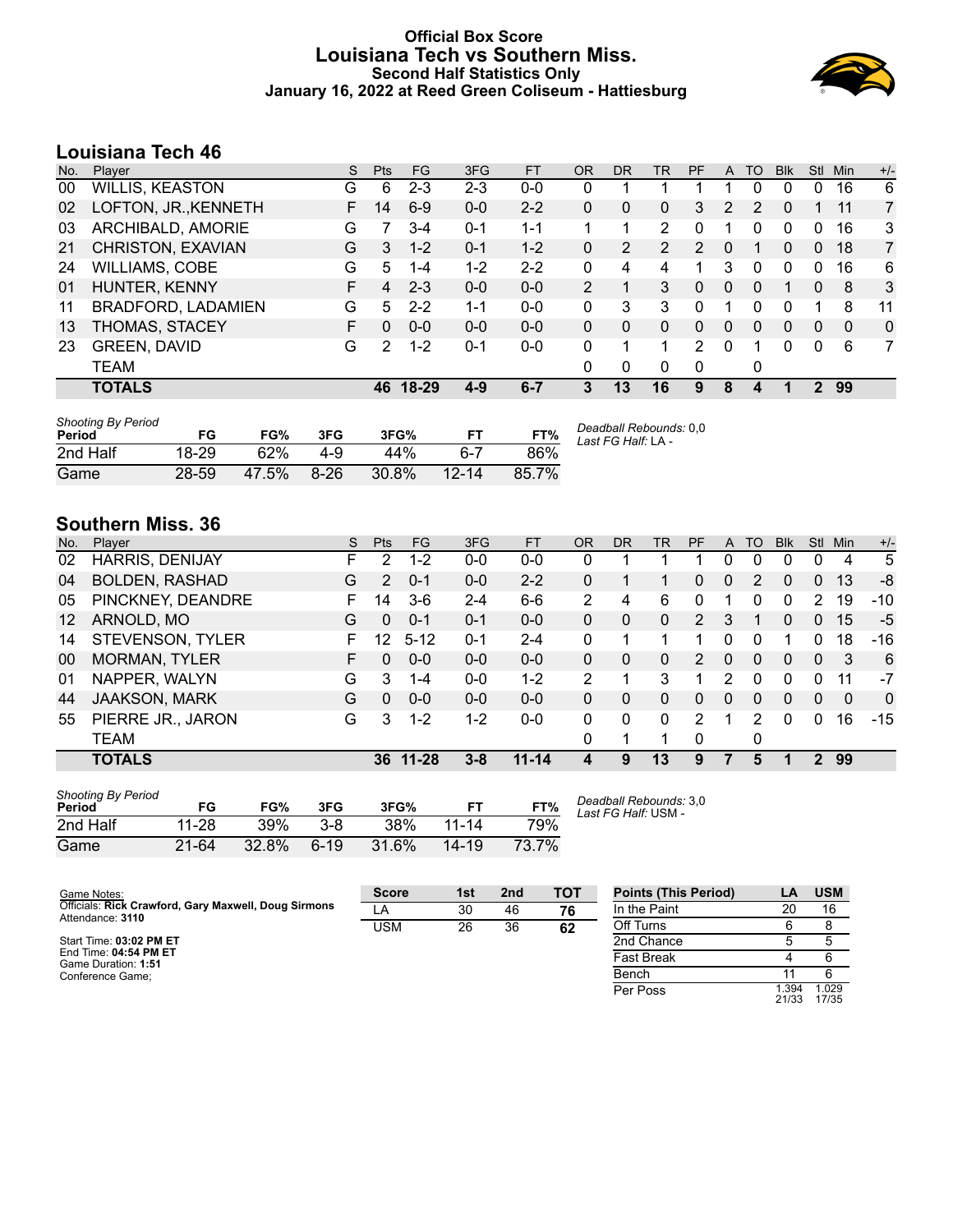#### **Official Play-By-Play Louisiana Tech vs Southern Miss. Second Half January 16, 2022 at Reed Green Coliseum - Hattiesburg**



#### **Period 2**

#### **Starters:**

Louisiana Tech: 0 WILLIS,KEASTON (G); 2 LOFTON, JR.,KENNETH (F); 3 ARCHIBALD,AMORIE (G); 21 CHRISTON,EXAVIAN (G); 24 WILLIAMS,COBE (G);<br>**Southern Miss.**: 2 HARRIS,DENIJAY (F); 4 BOLDEN,RASHAD (G); 5 PINCKNEY,DEANDRE (F); 1

| Time           | <b>VISITORS: Louisiana Tech</b>                                            | <b>Score</b> | <b>Margin</b>  | <b>HOME: Southern Miss.</b>        |
|----------------|----------------------------------------------------------------------------|--------------|----------------|------------------------------------|
| 20:00          |                                                                            |              |                | SUB OUT: JAAKSON, MARK             |
| 20:00          |                                                                            |              |                | SUB IN: STEVENSON, TYLER           |
| 20:00          | SUB OUT: GREEN, DAVID                                                      |              |                |                                    |
| 20:00          | SUB IN: CHRISTON, EXAVIAN                                                  |              |                |                                    |
| 19:46          |                                                                            | 28-30        | V <sub>2</sub> | GOOD! LAYUP by HARRIS, DENIJAY     |
| 19:46          |                                                                            |              |                | ASSIST by PINCKNEY, DEANDRE        |
| 19:24          | MISSED 3PTR by ARCHIBALD, AMORIE                                           |              |                |                                    |
| 19:21          |                                                                            |              |                | REBOUND (DEF) by PINCKNEY, DEANDRE |
| 19:10<br>19:07 |                                                                            |              |                | MISSED 3PTR by PINCKNEY, DEANDRE   |
| 18:49          | REBOUND (DEF) by ARCHIBALD, AMORIE<br>GOOD! JUMPER by LOFTON, JR., KENNETH | 28-32        | V <sub>4</sub> |                                    |
| 18:35          | FOUL (PERSONAL) by CHRISTON, EXAVIAN                                       |              |                |                                    |
| 18:35          |                                                                            | 29-32        | $V_3$          | GOOD! FT by BOLDEN, RASHAD         |
| 18:35          |                                                                            | $30 - 32$    | V <sub>2</sub> | GOOD! FT by BOLDEN, RASHAD         |
| 18:24          | TURNOVER (LOSTBALL) by LOFTON, JR., KENNETH                                |              |                |                                    |
| 18:24          |                                                                            |              |                | STEAL by PINCKNEY, DEANDRE         |
| 18:20          |                                                                            |              |                | MISSED LAYUP by HARRIS, DENIJAY    |
| 18:17          |                                                                            |              |                | REBOUND (OFF) by PINCKNEY, DEANDRE |
| 18:17          | FOUL (PERSONAL) by LOFTON, JR., KENNETH                                    |              |                |                                    |
| 18:17          |                                                                            | $31 - 32$    | V <sub>1</sub> | GOOD! FT by PINCKNEY, DEANDRE [FB] |
| 18:17          |                                                                            | 32-32        | T              | GOOD! FT by PINCKNEY, DEANDRE [FB] |
| 18:06          | FOUL (PERSONAL) by LOFTON, JR., KENNETH                                    |              |                |                                    |
| 18:06          | TURNOVER (OFFENSIVE) by LOFTON, JR., KENNETH                               |              |                |                                    |
| 18:06          |                                                                            | 33-32        | H <sub>1</sub> | GOOD! FT by STEVENSON, TYLER       |
| 18:06          |                                                                            | 34-32        | H <sub>2</sub> | GOOD! FT by STEVENSON, TYLER       |
| 18:06          | SUB OUT: LOFTON, JR., KENNETH                                              |              |                |                                    |
| 18:06          | SUB IN: HUNTER, KENNY                                                      |              |                |                                    |
| 17:45          | FOUL (PERSONAL) by WILLIS, KEASTON                                         |              |                |                                    |
| 17:45          |                                                                            | 35-32        | H <sub>3</sub> | GOOD! FT by PINCKNEY, DEANDRE      |
| 17:45          |                                                                            | 36-32        | H4             | GOOD! FT by PINCKNEY, DEANDRE      |
| 17:37          |                                                                            |              |                | FOUL (PERSONAL) by HARRIS, DENIJAY |
| 17:16          | MISSED JUMPER by WILLIAMS, COBE                                            |              |                |                                    |
| 17:14          | REBOUND (OFF) by HUNTER, KENNY                                             |              |                |                                    |
| 17:13          | MISSED LAYUP by HUNTER, KENNY                                              |              |                |                                    |
| 17:10          |                                                                            |              |                | REBOUND (DEF) by HARRIS, DENIJAY   |
| 16:46<br>16:42 |                                                                            |              |                | MISSED 3PTR by ARNOLD, MO          |
| 16:37          | REBOUND (DEF) by WILLIAMS, COBE<br>MISSED 3PTR by CHRISTON, EXAVIAN        |              |                |                                    |
| 16:33          | REBOUND (OFF) by HUNTER, KENNY                                             |              |                |                                    |
| 16:33          | SUB OUT: ARCHIBALD, AMORIE                                                 |              |                |                                    |
| 16:33          | SUB IN: BRADFORD, LADAMIEN                                                 |              |                |                                    |
| 16:27          | GOOD! 3PTR by WILLIAMS, COBE                                               | 36-35        | H <sub>1</sub> |                                    |
| 16:27          | ASSIST by WILLIS, KEASTON                                                  |              |                |                                    |
| 16:09          |                                                                            |              |                | MISSED LAYUP by STEVENSON, TYLER   |
| 16:05          | REBOUND (DEF) by CHRISTON, EXAVIAN                                         |              |                |                                    |
| 15:57          | TURNOVER (TRAVEL) by CHRISTON, EXAVIAN                                     |              |                |                                    |
| 15:57          |                                                                            |              |                |                                    |
| 15:57          |                                                                            |              |                | SUB OUT: HARRIS, DENIJAY           |
| 15:57          |                                                                            |              |                | SUB IN: PIERRE JR., JARON          |
| 15:43          |                                                                            | 38-35        | $H_3$          | GOOD! LAYUP by STEVENSON, TYLER    |
| 15:14          | GOOD! 3PTR by BRADFORD, LADAMIEN                                           | 38-38        | T              |                                    |
| 15:14          | ASSIST by WILLIAMS, COBE                                                   |              |                |                                    |
| 14:57          |                                                                            |              |                | MISSED LAYUP by STEVENSON, TYLER   |
| 14:55          | REBOUND (DEF) by CHRISTON, EXAVIAN                                         |              |                |                                    |
| 14:51          |                                                                            |              |                | FOUL (PERSONAL) by ARNOLD, MO      |
| 14:49          | MISSED 3PTR by WILLIS, KEASTON                                             |              |                |                                    |
| 14:45          |                                                                            |              |                | REBOUND (DEF) by PINCKNEY, DEANDRE |
| 14:34          | FOUL (PERSONAL) by WILLIAMS, COBE                                          |              |                |                                    |
| 14:34          |                                                                            |              |                | SUB OUT: ARNOLD, MO                |
| 14:34          |                                                                            |              |                | SUB IN: NAPPER, WALYN              |
| 14:34          | SUB OUT: HUNTER, KENNY                                                     |              |                |                                    |
| 14:34          | SUB OUT: CHRISTON, EXAVIAN                                                 |              |                |                                    |
| 14:34          | SUB IN: LOFTON, JR., KENNETH                                               |              |                |                                    |
| 14:34          | SUB IN: GREEN, DAVID                                                       |              |                |                                    |
| 14:34          |                                                                            |              |                | SUB OUT: PINCKNEY, DEANDRE         |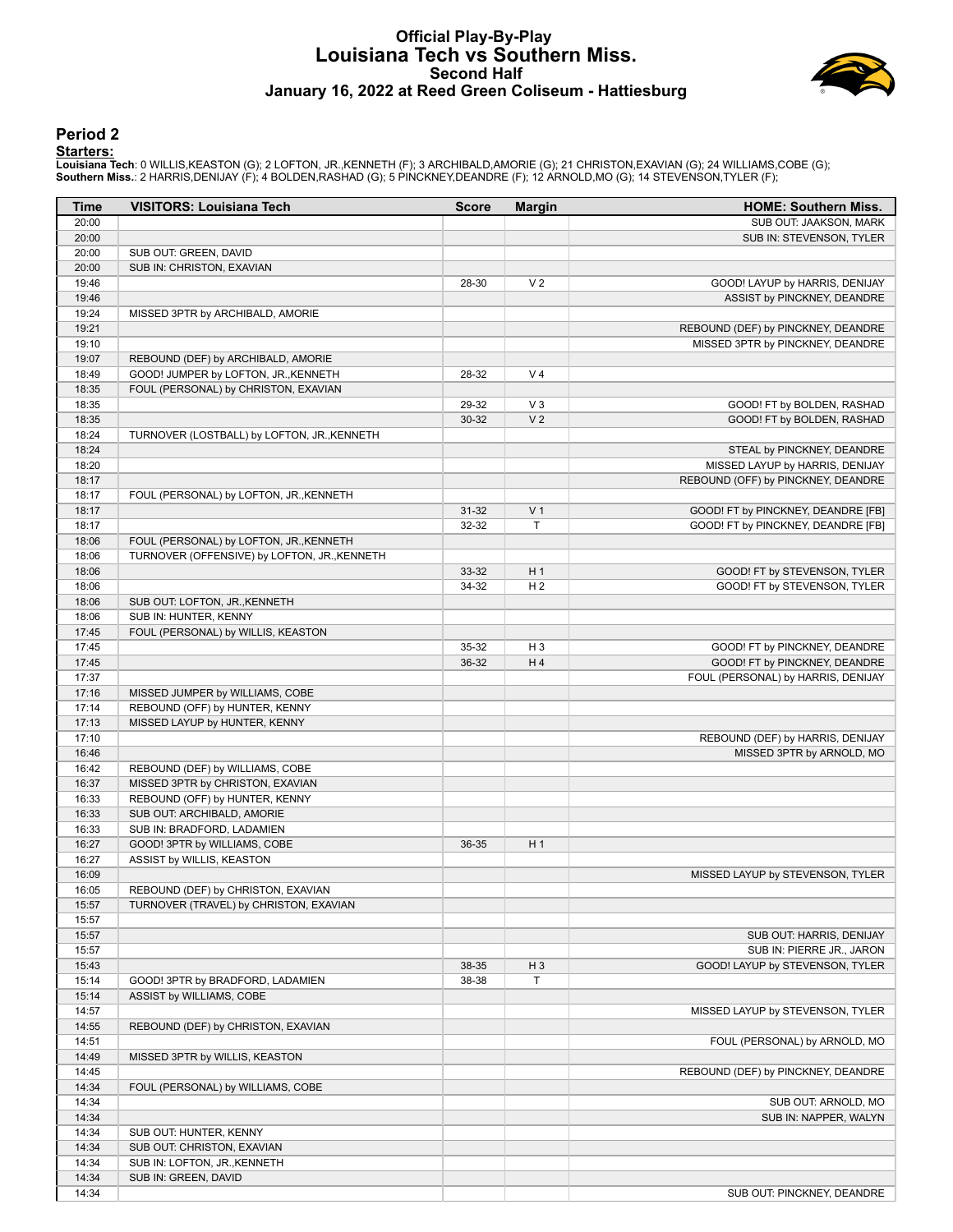| Time           | <b>VISITORS: Louisiana Tech</b>                                                 | <b>Score</b>   | <b>Margin</b>           | <b>HOME: Southern Miss.</b>                                       |
|----------------|---------------------------------------------------------------------------------|----------------|-------------------------|-------------------------------------------------------------------|
| 14:34          |                                                                                 |                |                         | SUB IN: MORMAN, TYLER                                             |
| 14:28          | FOUL (PERSONAL) by GREEN, DAVID                                                 |                |                         |                                                                   |
| 14:25          |                                                                                 | 40-38          | H <sub>2</sub>          | GOOD! LAYUP by STEVENSON, TYLER [PNT]                             |
| 14:06          | GOOD! LAYUP by LOFTON, JR., KENNETH [PNT]                                       | 40-40          | T.                      |                                                                   |
| 14:06          | ASSIST by BRADFORD, LADAMIEN                                                    |                |                         |                                                                   |
| 13:55<br>13:53 |                                                                                 |                |                         | MISSED JUMPER by BOLDEN, RASHAD<br>REBOUND (OFF) by NAPPER, WALYN |
| 13:53          | FOUL (PERSONAL) by GREEN, DAVID                                                 |                |                         |                                                                   |
| 13:53          |                                                                                 |                |                         | MISSED FT by NAPPER, WALYN                                        |
| 13:53          |                                                                                 |                |                         | REBOUND (OFF) by TEAM                                             |
| 13:53          |                                                                                 | 41-40          | H <sub>1</sub>          | GOOD! FT by NAPPER, WALYN                                         |
| 13:36          |                                                                                 |                |                         | FOUL (PERSONAL) by MORMAN, TYLER                                  |
| 13:36          | GOOD! FT by LOFTON, JR., KENNETH                                                | $41 - 41$      | T                       |                                                                   |
| 13:36          |                                                                                 |                |                         | SUB OUT: MORMAN, TYLER                                            |
| 13:36          |                                                                                 |                | V <sub>1</sub>          | SUB IN: PINCKNEY, DEANDRE                                         |
| 13:36<br>13:19 | GOOD! FT by LOFTON, JR., KENNETH                                                | 41-42          |                         | MISSED JUMPER by STEVENSON, TYLER                                 |
| 13:16          |                                                                                 |                |                         | REBOUND (OFF) by PINCKNEY, DEANDRE                                |
| 13:15          |                                                                                 |                |                         | MISSED JUMPER by PINCKNEY, DEANDRE                                |
| 13:13          | REBOUND (DEF) by BRADFORD, LADAMIEN                                             |                |                         |                                                                   |
| 13:05          |                                                                                 |                |                         | FOUL (PERSONAL) by NAPPER, WALYN                                  |
| 12:54          | GOOD! JUMPER by LOFTON, JR., KENNETH                                            | 41-44          | V <sub>3</sub>          |                                                                   |
| 12:46          |                                                                                 |                |                         | TIMEOUT 30SEC                                                     |
| 12:46          |                                                                                 |                |                         |                                                                   |
| 12:46          | SUB OUT: WILLIS, KEASTON<br>SUB OUT: WILLIAMS, COBE                             |                |                         |                                                                   |
| 12:46<br>12:46 | SUB IN: ARCHIBALD, AMORIE                                                       |                |                         |                                                                   |
| 12:46          | SUB IN: CHRISTON, EXAVIAN                                                       |                |                         |                                                                   |
| 12:29          |                                                                                 |                |                         | TURNOVER (BADPASS) by PIERRE JR., JARON                           |
| 12:19          |                                                                                 |                |                         | FOUL (PERSONAL) by PIERRE JR., JARON                              |
| 12:13          | MISSED LAYUP by LOFTON, JR., KENNETH                                            |                |                         |                                                                   |
| 12:10          |                                                                                 |                |                         | REBOUND (DEF) by BOLDEN, RASHAD                                   |
| 12:06          |                                                                                 |                |                         | TURNOVER (BADPASS) by BOLDEN, RASHAD                              |
| 12:06          | STEAL by BRADFORD, LADAMIEN                                                     |                |                         |                                                                   |
| 12:00<br>11:29 | GOOD! LAYUP by GREEN, DAVID [FB]                                                | 41-46<br>43-46 | V <sub>5</sub><br>$V_3$ | GOOD! DUNK by STEVENSON, TYLER                                    |
| 11:29          |                                                                                 |                |                         | ASSIST by PIERRE JR., JARON                                       |
| 11:09          | MISSED 3PTR by GREEN, DAVID                                                     |                |                         |                                                                   |
| 11:05          |                                                                                 |                |                         | REBOUND (DEF) by NAPPER, WALYN                                    |
| 11:01          |                                                                                 |                |                         | MISSED JUMPER by NAPPER, WALYN                                    |
| 10:57          | REBOUND (DEF) by GREEN, DAVID                                                   |                |                         |                                                                   |
| 10:36          | GOOD! LAYUP by BRADFORD, LADAMIEN                                               | 43-48          | V <sub>5</sub>          |                                                                   |
| 10:15          |                                                                                 |                |                         | MISSED 3PTR by PINCKNEY, DEANDRE                                  |
| 10:12          | REBOUND (DEF) by BRADFORD, LADAMIEN                                             |                |                         |                                                                   |
| 10:08<br>10:08 |                                                                                 |                |                         | FOUL (PERSONAL) by STEVENSON, TYLER                               |
| 10:08          |                                                                                 |                |                         | SUB OUT: BOLDEN, RASHAD                                           |
| 10:08          |                                                                                 |                |                         | SUB IN: ARNOLD, MO                                                |
| 09:54          | TURNOVER (BADPASS) by GREEN, DAVID                                              |                |                         |                                                                   |
| 09:54          |                                                                                 |                |                         | STEAL by PINCKNEY, DEANDRE                                        |
| 09:49          |                                                                                 | 45-48          | $V_3$                   | GOOD! LAYUP by PINCKNEY, DEANDRE [FB]                             |
| 09:31          | GOOD! LAYUP by LOFTON, JR., KENNETH                                             | 45-50          | V <sub>5</sub>          |                                                                   |
| 09:17          |                                                                                 |                |                         | MISSED JUMPER by STEVENSON, TYLER                                 |
| 09:14          | REBOUND (DEF) by BRADFORD, LADAMIEN                                             |                | V <sub>7</sub>          |                                                                   |
| 09:08<br>08:50 | GOOD! JUMPER by LOFTON, JR., KENNETH<br>FOUL (PERSONAL) by LOFTON, JR., KENNETH | 45-52          |                         |                                                                   |
| 08:50          |                                                                                 |                |                         | MISSED FT by STEVENSON, TYLER                                     |
| 08:50          |                                                                                 |                |                         | REBOUND (OFF) by TEAM                                             |
| 08:50          | SUB OUT: LOFTON, JR., KENNETH                                                   |                |                         |                                                                   |
| 08:50          | SUB OUT: BRADFORD, LADAMIEN                                                     |                |                         |                                                                   |
| 08:50          | SUB OUT: GREEN, DAVID                                                           |                |                         |                                                                   |
| 08:50          | SUB IN: WILLIS, KEASTON                                                         |                |                         |                                                                   |
| 08:50          | SUB IN: HUNTER, KENNY                                                           |                |                         |                                                                   |
| 08:50<br>08:50 | SUB IN: WILLIAMS, COBE                                                          |                |                         | MISSED FT by STEVENSON, TYLER                                     |
| 08:47          | REBOUND (DEF) by HUNTER, KENNY                                                  |                |                         |                                                                   |
| 08:35          | GOOD! 3PTR by WILLIS, KEASTON                                                   | 45-55          | $V$ 10                  |                                                                   |
| 08:20          |                                                                                 | 47-55          | V8                      | GOOD! LAYUP by STEVENSON, TYLER                                   |
| 08:20          |                                                                                 |                |                         | ASSIST by NAPPER, WALYN                                           |
| 08:02          | MISSED 3PTR by WILLIAMS, COBE                                                   |                |                         |                                                                   |
| 08:00          |                                                                                 |                |                         | REBOUND (DEF) by PINCKNEY, DEANDRE                                |
| 08:00          |                                                                                 |                |                         |                                                                   |
| 08:00          |                                                                                 |                |                         | SUB OUT: STEVENSON, TYLER                                         |
| 08:00<br>07:46 |                                                                                 | 50-55          | V <sub>5</sub>          | SUB IN: MORMAN, TYLER<br>GOOD! 3PTR by PIERRE JR., JARON          |
| 07:46          |                                                                                 |                |                         | ASSIST by ARNOLD, MO                                              |
|                |                                                                                 |                |                         |                                                                   |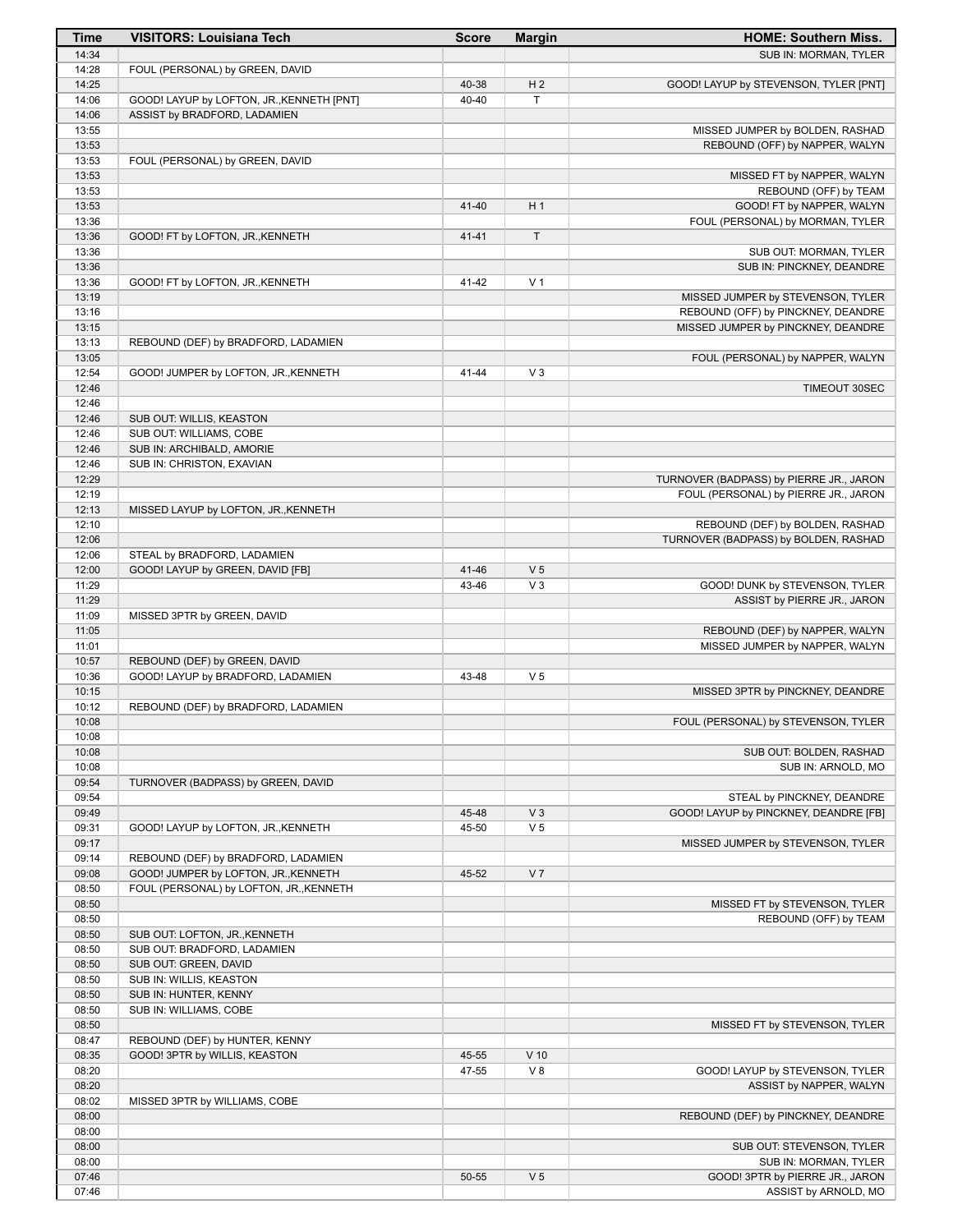| Time  | <b>VISITORS: Louisiana Tech</b>       | <b>Score</b> | <b>Margin</b>   | <b>HOME: Southern Miss.</b>             |
|-------|---------------------------------------|--------------|-----------------|-----------------------------------------|
| 07:25 | GOOD! JUMPER by ARCHIBALD, AMORIE     | 50-57        | V <sub>7</sub>  |                                         |
| 07:04 |                                       | 53-57        | V <sub>4</sub>  | GOOD! 3PTR by PINCKNEY, DEANDRE         |
| 07:04 |                                       |              |                 | ASSIST by ARNOLD, MO                    |
| 06:40 | MISSED LAYUP by WILLIAMS, COBE        |              |                 |                                         |
| 06:37 |                                       |              |                 | REBOUND (DEF) by PINCKNEY, DEANDRE      |
| 06:34 |                                       | 55-57        | V <sub>2</sub>  | GOOD! LAYUP by NAPPER, WALYN [FB]       |
| 06:34 |                                       |              |                 | ASSIST by ARNOLD, MO                    |
| 06:11 |                                       |              |                 | FOUL (PERSONAL) by MORMAN, TYLER        |
| 06:11 |                                       |              |                 | SUB OUT: MORMAN, TYLER                  |
| 06:11 |                                       |              |                 | SUB IN: STEVENSON, TYLER                |
| 06:11 | GOOD! FT by CHRISTON, EXAVIAN         | 55-58        | V <sub>3</sub>  |                                         |
| 06:11 | MISSED FT by CHRISTON, EXAVIAN        |              |                 |                                         |
| 06:10 |                                       |              |                 | REBOUND (DEF) by STEVENSON, TYLER       |
| 05:43 |                                       |              |                 |                                         |
|       |                                       |              |                 | MISSED JUMPER by NAPPER, WALYN          |
| 05:40 |                                       |              |                 | REBOUND (OFF) by NAPPER, WALYN          |
| 05:32 |                                       |              |                 | MISSED LAYUP by NAPPER, WALYN           |
| 05:28 | REBOUND (DEF) by WILLIAMS, COBE       |              |                 |                                         |
| 05:26 |                                       |              |                 | FOUL (PERSONAL) by ARNOLD, MO           |
| 05:26 | GOOD! FT by WILLIAMS, COBE [FB]       | 55-59        | V <sub>4</sub>  |                                         |
| 05:26 | SUB OUT: HUNTER, KENNY                |              |                 |                                         |
| 05:26 | SUB IN: LOFTON, JR., KENNETH          |              |                 |                                         |
| 05:26 | GOOD! FT by WILLIAMS, COBE [FB]       | 55-60        | V <sub>5</sub>  |                                         |
| 05:14 |                                       | 57-60        | V <sub>3</sub>  | GOOD! DUNK by STEVENSON, TYLER          |
| 04:55 | GOOD! 3PTR by WILLIS, KEASTON         | 57-63        | $V_6$           |                                         |
| 04:55 | ASSIST by ARCHIBALD, AMORIE           |              |                 |                                         |
| 04:33 |                                       |              |                 | MISSED JUMPER by STEVENSON, TYLER       |
| 04:29 | REBOUND (DEF) by WILLIS, KEASTON      |              |                 |                                         |
| 04:08 | GOOD! LAYUP by CHRISTON, EXAVIAN      | 57-65        | V8              |                                         |
| 04:08 | ASSIST by LOFTON, JR., KENNETH        |              |                 |                                         |
| 03:51 |                                       | 60-65        | V <sub>5</sub>  | GOOD! 3PTR by PINCKNEY, DEANDRE         |
| 03:51 |                                       |              |                 | ASSIST by NAPPER, WALYN                 |
| 03:28 | GOOD! LAYUP by LOFTON, JR., KENNETH   | 60-67        | V <sub>7</sub>  |                                         |
| 03:08 |                                       |              |                 | MISSED 3PTR by PIERRE JR., JARON        |
| 03:08 |                                       |              |                 | REBOUND (OFF) by TEAM                   |
| 03:08 | FOUL (PERSONAL) by CHRISTON, EXAVIAN  |              |                 |                                         |
| 03:08 |                                       |              |                 |                                         |
| 03:08 |                                       |              |                 | SUB OUT: NAPPER, WALYN                  |
| 03:08 |                                       |              |                 | SUB IN: BOLDEN, RASHAD                  |
| 03:08 |                                       | 61-67        | $V_6$           |                                         |
|       |                                       |              |                 | GOOD! FT by PINCKNEY, DEANDRE           |
| 03:08 |                                       | 62-67        | V <sub>5</sub>  | GOOD! FT by PINCKNEY, DEANDRE           |
| 02:57 | GOOD! LAYUP by ARCHIBALD, AMORIE      | 62-69        | V <sub>7</sub>  |                                         |
| 02:57 | ASSIST by LOFTON, JR., KENNETH        |              |                 |                                         |
| 02:57 |                                       |              |                 | FOUL (PERSONAL) by PIERRE JR., JARON    |
| 02:57 | GOOD! FT by ARCHIBALD, AMORIE         | 62-70        | V8              |                                         |
| 02:47 |                                       |              |                 | TURNOVER (BADPASS) by BOLDEN, RASHAD    |
| 02:47 | STEAL by LOFTON, JR., KENNETH         |              |                 |                                         |
| 02:26 | MISSED JUMPER by LOFTON, JR., KENNETH |              |                 |                                         |
| 02:22 |                                       |              |                 | REBOUND (DEF) by TEAM                   |
| 02:09 |                                       |              |                 | TURNOVER (BADPASS) by PIERRE JR., JARON |
| 01:43 | MISSED LAYUP by LOFTON, JR., KENNETH  |              |                 |                                         |
| 01:43 |                                       |              |                 | BLOCK by STEVENSON, TYLER               |
| 01:39 | REBOUND (OFF) by ARCHIBALD, AMORIE    |              |                 |                                         |
| 01:39 | GOOD! LAYUP by ARCHIBALD, AMORIE      | 62-72        | $V$ 10          |                                         |
| 01:39 | SUB OUT: LOFTON, JR., KENNETH         |              |                 |                                         |
| 01:39 | SUB IN: HUNTER, KENNY                 |              |                 |                                         |
| 01:39 |                                       |              |                 | TURNOVER (OTHER) by ARNOLD, MO          |
| 01:26 | GOOD! LAYUP by HUNTER, KENNY          | 62-74        | V <sub>12</sub> |                                         |
| 01:26 | ASSIST by WILLIAMS, COBE              |              |                 |                                         |
| 01:03 |                                       |              |                 | MISSED LAYUP by STEVENSON, TYLER        |
| 01:03 | BLOCK by HUNTER, KENNY                |              |                 |                                         |
| 00:59 | REBOUND (DEF) by WILLIAMS, COBE       |              |                 |                                         |
| 00:33 | GOOD! LAYUP by HUNTER, KENNY          | 62-76        | V <sub>14</sub> |                                         |
| 00:33 | ASSIST by WILLIAMS, COBE              |              |                 |                                         |
| 00:23 |                                       |              |                 | MISSED 3PTR by STEVENSON, TYLER         |
| 00:15 | REBOUND (DEF) by WILLIAMS, COBE       |              |                 |                                         |
|       |                                       |              |                 |                                         |

**Louisiana Tech 76, Southern Miss. 62**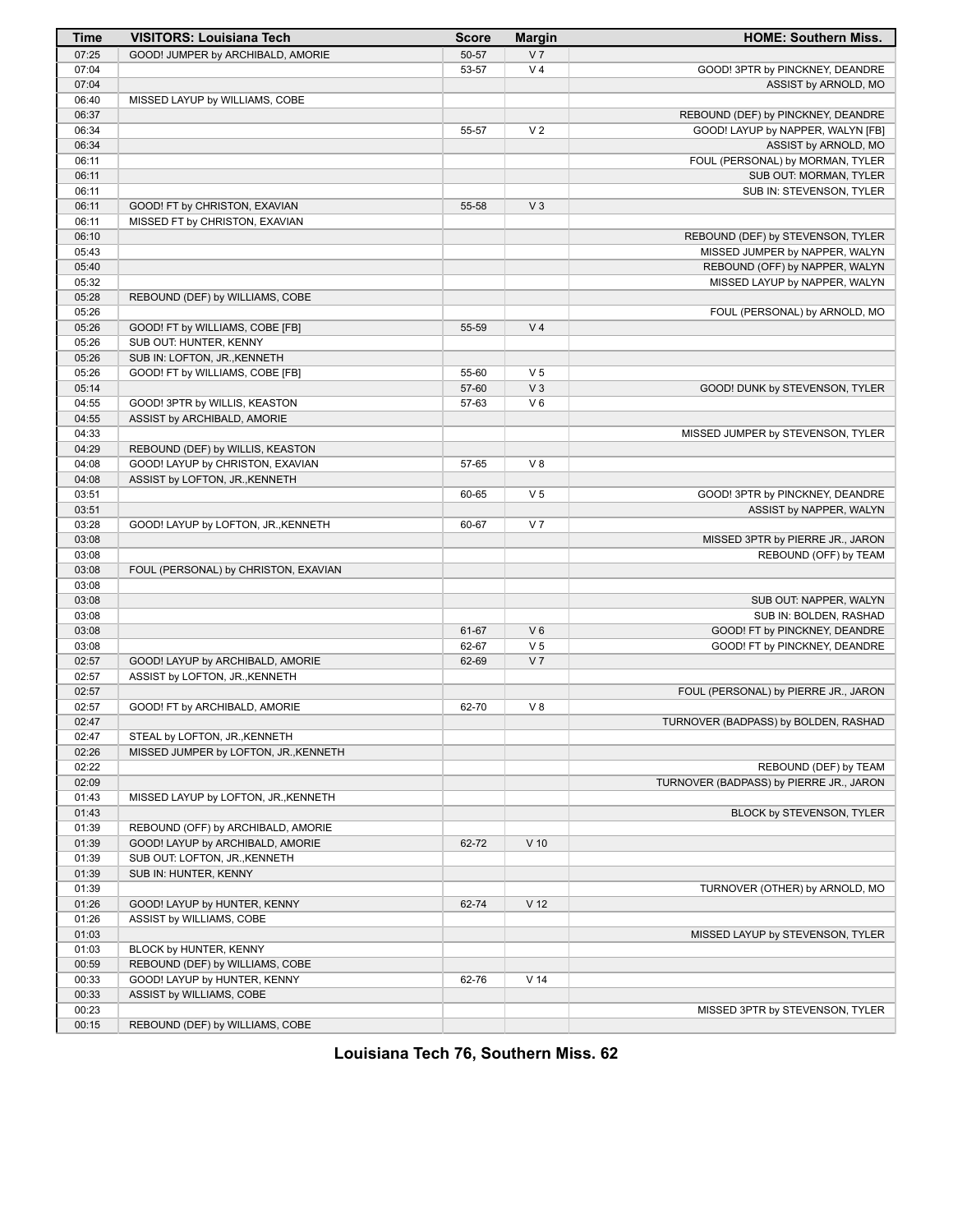| <b>Points (This Period)</b> | LA             | <b>USM</b>     |
|-----------------------------|----------------|----------------|
| In the Paint                | 20             | 16             |
| Off Turns                   | 6              |                |
| 2nd Chance                  | 5              | 5              |
| <b>Fast Break</b>           |                | 6              |
| Bench                       |                |                |
| Per Poss                    | 1.394<br>21/33 | 1.029<br>17/35 |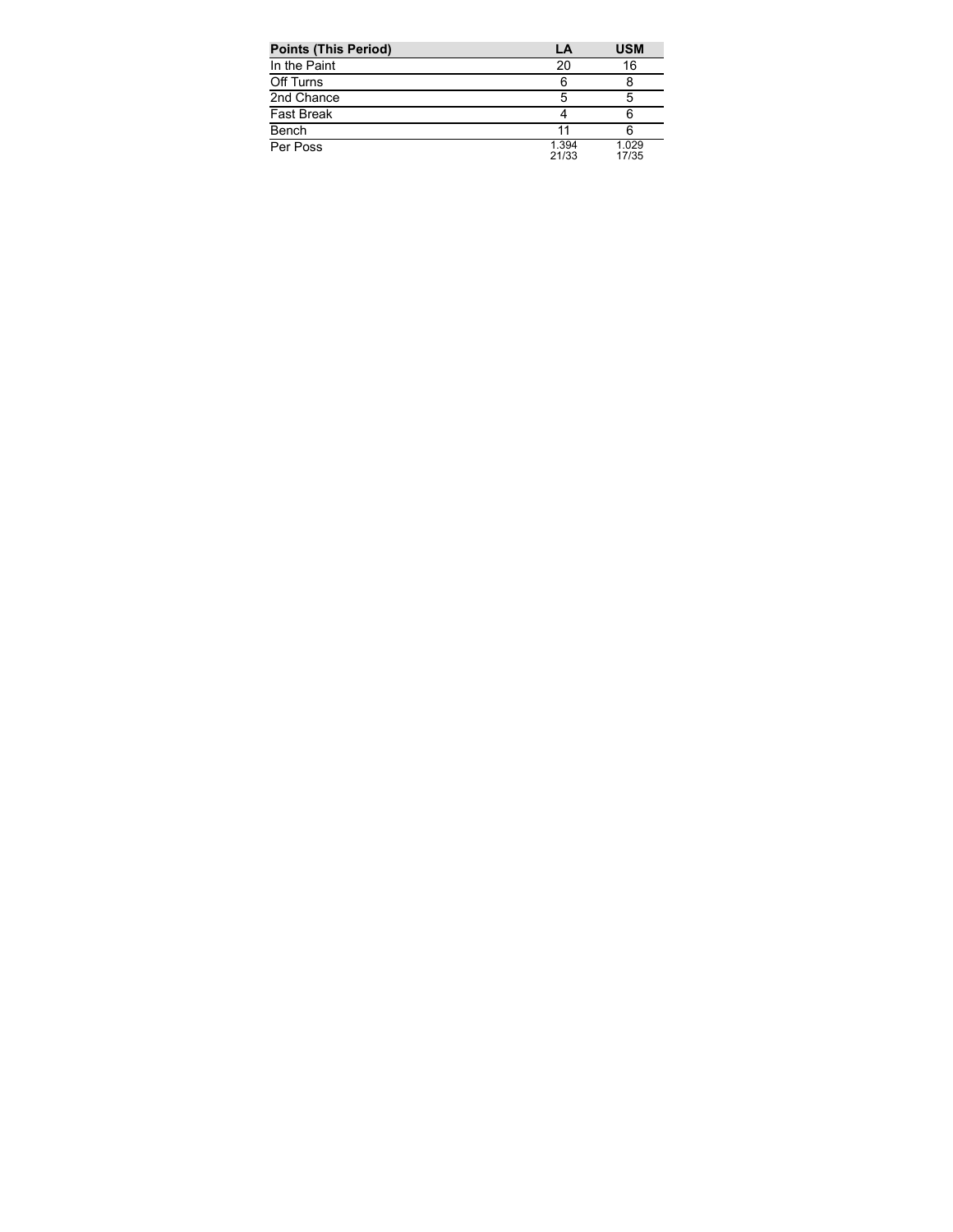#### **Official Scoring/Possession Reference Chart Louisiana Tech vs Southern Miss. Period 1 January 16, 2022 at Reed Green Coliseum - Hattiesburg**



#### **Period 1**

#### **Starters:**

Louisiana Tech: 0 WILLIS,KEASTON (G); 2 LOFTON, JR.,KENNETH (F); 3 ARCHIBALD,AMORIE (G); 21 CHRISTON,EXAVIAN (G); 24 WILLIAMS,COBE (G);<br>**Southern Miss.**: 2 HARRIS,DENIJAY (F); 4 BOLDEN,RASHAD (G); 5 PINCKNEY,DEANDRE (F); 1

| <b>Time</b> | <b>VISITORS: Louisiana Tech</b>         | <b>Score</b> | <b>Margin</b>  | <b>HOME: Southern Miss.</b>           |
|-------------|-----------------------------------------|--------------|----------------|---------------------------------------|
| 18:39       | GOOD! LAYUP by WILLIS, KEASTON [FB]     | $0 - 2$      | V <sub>2</sub> |                                       |
| 18:08       | GOOD! 3PTR by WILLIS, KEASTON [FB]      | $0-5$        | V <sub>5</sub> |                                       |
| 18:06       | GOOD! DUNK by LOFTON, JR., KENNETH [FB] | $0 - 7$      | V <sub>7</sub> |                                       |
| 17:13       |                                         | $2 - 7$      | V <sub>5</sub> | GOOD! JUMPER by STEVENSON, TYLER      |
| 16:47       |                                         | $4 - 7$      | $V_3$          | GOOD! JUMPER by HARRIS, DENIJAY [PNT] |
| 15:43       | GOOD! JUMPER by LOFTON, JR., KENNETH    | $4 - 9$      | V <sub>5</sub> |                                       |
| 15:17       |                                         | $6-9$        | $V_3$          | GOOD! LAYUP by STEVENSON, TYLER       |
| 14:46       |                                         | $9-9$        | $\mathsf{T}$   | GOOD! 3PTR by PINCKNEY, DEANDRE       |
| 12:49       | GOOD! LAYUP by GREEN, DAVID             | $9 - 11$     | V <sub>2</sub> |                                       |
| 12:42       |                                         | $11 - 11$    | $\mathsf{T}$   | GOOD! LAYUP by STEVENSON, TYLER [FB]  |
| 12:42       |                                         | $12 - 11$    | H <sub>1</sub> | GOOD! FT by STEVENSON, TYLER [FB]     |
| 12:30       | GOOD! FT by WILLIAMS, COBE              | $12 - 12$    | T              |                                       |
| 12:30       | GOOD! FT by WILLIAMS, COBE              | $12 - 13$    | V <sub>1</sub> |                                       |
| 12:10       |                                         | $14 - 13$    | H <sub>1</sub> | GOOD! LAYUP by PINCKNEY, DEANDRE      |
| 10:42       | GOOD! 3PTR by BRADFORD, LADAMIEN        | $14 - 16$    | V <sub>2</sub> |                                       |
| 09:46       |                                         | $16-16$      | T              | GOOD! LAYUP by STEVENSON, TYLER       |
| 08:53       | GOOD! FT by BRADFORD, LADAMIEN          | $16 - 17$    | V <sub>1</sub> |                                       |
| 08:11       | GOOD! LAYUP by LOFTON, JR., KENNETH     | 16-19        | V <sub>3</sub> |                                       |
| 06:58       |                                         | $17-19$      | V <sub>2</sub> | GOOD! FT by NAPPER, WALYN [FB]        |
| 05:26       |                                         | 19-19        | T              | GOOD! DUNK by PINCKNEY, DEANDRE [FB]  |
| 04:36       | GOOD! 3PTR by WILLIAMS, COBE            | 19-22        | V <sub>3</sub> |                                       |
| 04:10       |                                         | 22-22        | T              | GOOD! 3PTR by ARNOLD, MO              |
| 03:39       |                                         | 23-22        | H <sub>1</sub> | GOOD! FT by MORMAN, TYLER             |
| 02:33       |                                         | 26-22        | H <sub>4</sub> | GOOD! 3PTR by BOLDEN, RASHAD          |
| 02:03       | GOOD! LAYUP by LOFTON, JR., KENNETH     | 26-24        | H <sub>2</sub> |                                       |
| 02:03       | GOOD! FT by LOFTON, JR., KENNETH        | 26-25        | H <sub>1</sub> |                                       |
| 01:07       | GOOD! FT by WILLIAMS, COBE [FB]         | 26-26        | T              |                                       |
| 01:07       | GOOD! FT by WILLIAMS, COBE [FB]         | 26-27        | V <sub>1</sub> |                                       |
| 00:01       | GOOD! 3PTR by WILLIS, KEASTON           | 26-30        | V <sub>4</sub> |                                       |

**Louisiana Tech 30, Southern Miss. 26**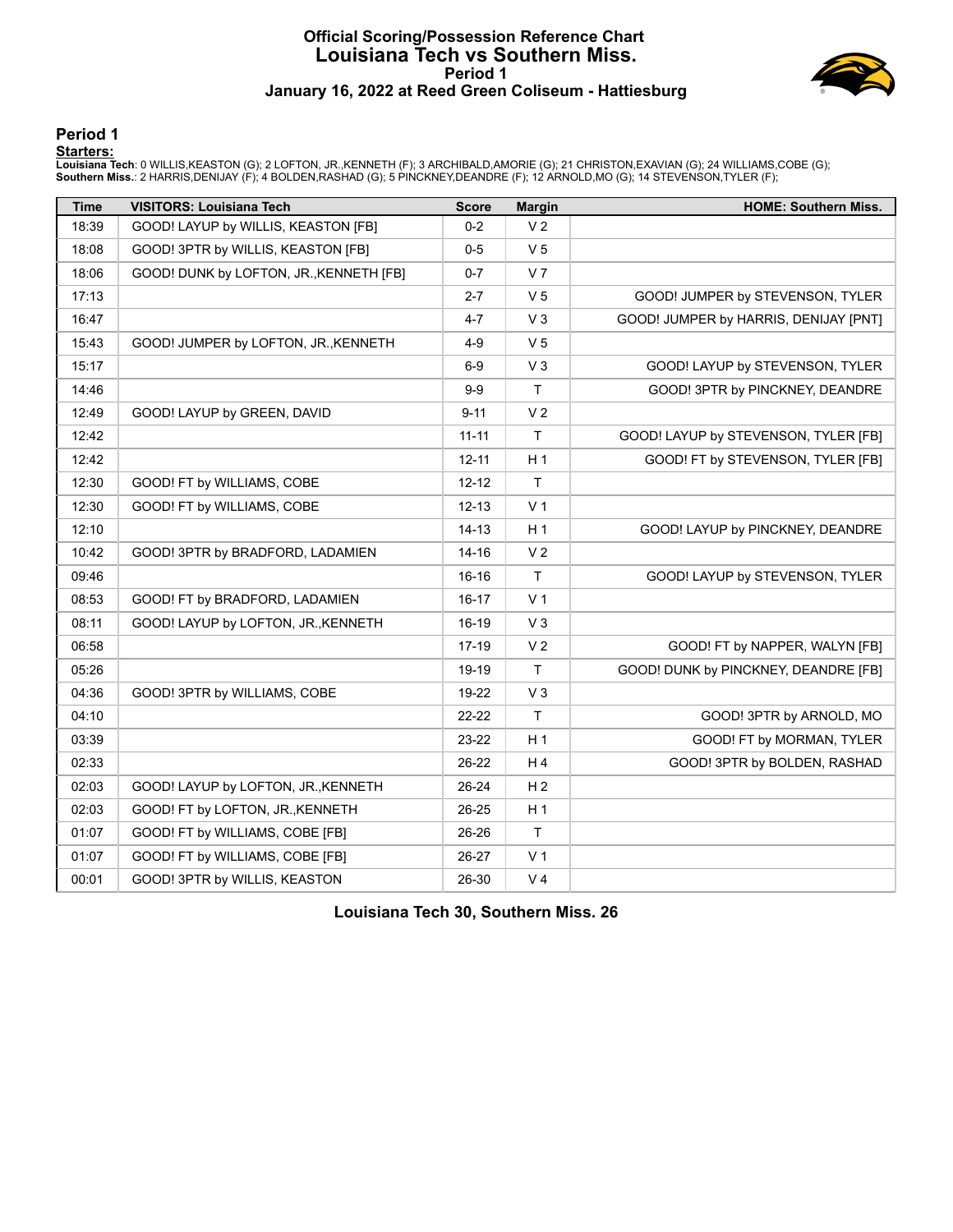#### **Official Scoring/Possession Reference Chart Louisiana Tech vs Southern Miss. Period 2 January 16, 2022 at Reed Green Coliseum - Hattiesburg**



#### **Period 2**

#### **Starters:**

Louisiana Tech: 0 WILLIS,KEASTON (G); 2 LOFTON, JR.,KENNETH (F); 3 ARCHIBALD,AMORIE (G); 21 CHRISTON,EXAVIAN (G); 24 WILLIAMS,COBE (G);<br>**Southern Miss.**: 2 HARRIS,DENIJAY (F); 4 BOLDEN,RASHAD (G); 5 PINCKNEY,DEANDRE (F); 1

| <b>Time</b> | <b>VISITORS: Louisiana Tech</b>           | <b>Score</b> | <b>Margin</b>  | <b>HOME: Southern Miss.</b>           |
|-------------|-------------------------------------------|--------------|----------------|---------------------------------------|
| 19:46       |                                           | 28-30        | V <sub>2</sub> | GOOD! LAYUP by HARRIS, DENIJAY        |
| 18:49       | GOOD! JUMPER by LOFTON, JR., KENNETH      | 28-32        | V <sub>4</sub> |                                       |
| 18:35       |                                           | 29-32        | $V_3$          | GOOD! FT by BOLDEN, RASHAD            |
| 18:35       |                                           | 30-32        | V <sub>2</sub> | GOOD! FT by BOLDEN, RASHAD            |
| 18:17       |                                           | 31-32        | V <sub>1</sub> | GOOD! FT by PINCKNEY, DEANDRE [FB]    |
| 18:17       |                                           | 32-32        | $\mathsf{T}$   | GOOD! FT by PINCKNEY, DEANDRE [FB]    |
| 18:06       |                                           | 33-32        | H <sub>1</sub> | GOOD! FT by STEVENSON, TYLER          |
| 18:06       |                                           | 34-32        | H <sub>2</sub> | GOOD! FT by STEVENSON, TYLER          |
| 17:45       |                                           | 35-32        | $H_3$          | GOOD! FT by PINCKNEY, DEANDRE         |
| 17:45       |                                           | 36-32        | H4             | GOOD! FT by PINCKNEY, DEANDRE         |
| 16:27       | GOOD! 3PTR by WILLIAMS, COBE              | 36-35        | H <sub>1</sub> |                                       |
| 15:43       |                                           | 38-35        | $H_3$          | GOOD! LAYUP by STEVENSON, TYLER       |
| 15:14       | GOOD! 3PTR by BRADFORD, LADAMIEN          | 38-38        | $\mathsf{T}$   |                                       |
| 14:25       |                                           | 40-38        | H <sub>2</sub> | GOOD! LAYUP by STEVENSON, TYLER [PNT] |
| 14:06       | GOOD! LAYUP by LOFTON, JR., KENNETH [PNT] | 40-40        | T.             |                                       |
| 13:53       |                                           | 41-40        | H <sub>1</sub> | GOOD! FT by NAPPER, WALYN             |
| 13:36       | GOOD! FT by LOFTON, JR., KENNETH          | $41 - 41$    | $\mathsf{T}$   |                                       |
| 13:36       | GOOD! FT by LOFTON, JR., KENNETH          | 41-42        | V <sub>1</sub> |                                       |
| 12:54       | GOOD! JUMPER by LOFTON, JR., KENNETH      | 41-44        | $V_3$          |                                       |
| 12:00       | GOOD! LAYUP by GREEN, DAVID [FB]          | 41-46        | V <sub>5</sub> |                                       |
| 11:29       |                                           | 43-46        | $V_3$          | GOOD! DUNK by STEVENSON, TYLER        |
| 10:36       | GOOD! LAYUP by BRADFORD, LADAMIEN         | 43-48        | V <sub>5</sub> |                                       |
| 09:49       |                                           | 45-48        | $V_3$          | GOOD! LAYUP by PINCKNEY, DEANDRE [FB] |
| 09:31       | GOOD! LAYUP by LOFTON, JR., KENNETH       | 45-50        | V <sub>5</sub> |                                       |
| 09:08       | GOOD! JUMPER by LOFTON, JR., KENNETH      | 45-52        | V <sub>7</sub> |                                       |
| 08:35       | GOOD! 3PTR by WILLIS, KEASTON             | 45-55        | $V$ 10         |                                       |
| 08:20       |                                           | 47-55        | V8             | GOOD! LAYUP by STEVENSON, TYLER       |
| 07:46       |                                           | 50-55        | V <sub>5</sub> | GOOD! 3PTR by PIERRE JR., JARON       |
| 07:25       | GOOD! JUMPER by ARCHIBALD, AMORIE         | 50-57        | V <sub>7</sub> |                                       |
| 07:04       |                                           | 53-57        | V <sub>4</sub> | GOOD! 3PTR by PINCKNEY, DEANDRE       |
| 06:34       |                                           | 55-57        | V <sub>2</sub> | GOOD! LAYUP by NAPPER, WALYN [FB]     |
| 06:11       | GOOD! FT by CHRISTON, EXAVIAN             | 55-58        | V <sub>3</sub> |                                       |
| 05:26       | GOOD! FT by WILLIAMS, COBE [FB]           | 55-59        | V <sub>4</sub> |                                       |
| 05:26       | GOOD! FT by WILLIAMS, COBE [FB]           | 55-60        | V <sub>5</sub> |                                       |
| 05:14       |                                           | 57-60        | V <sub>3</sub> | GOOD! DUNK by STEVENSON, TYLER        |
| 04:55       | GOOD! 3PTR by WILLIS, KEASTON             | 57-63        | $V_6$          |                                       |
| 04:08       | GOOD! LAYUP by CHRISTON, EXAVIAN          | 57-65        | V8             |                                       |
| 03:51       |                                           | 60-65        | V <sub>5</sub> | GOOD! 3PTR by PINCKNEY, DEANDRE       |
| 03:28       | GOOD! LAYUP by LOFTON, JR., KENNETH       | 60-67        | V <sub>7</sub> |                                       |
| 03:08       |                                           | 61-67        | $V_6$          | GOOD! FT by PINCKNEY, DEANDRE         |
| 03:08       |                                           | 62-67        | V <sub>5</sub> | GOOD! FT by PINCKNEY, DEANDRE         |
| 02:57       | GOOD! LAYUP by ARCHIBALD, AMORIE          | 62-69        | V <sub>7</sub> |                                       |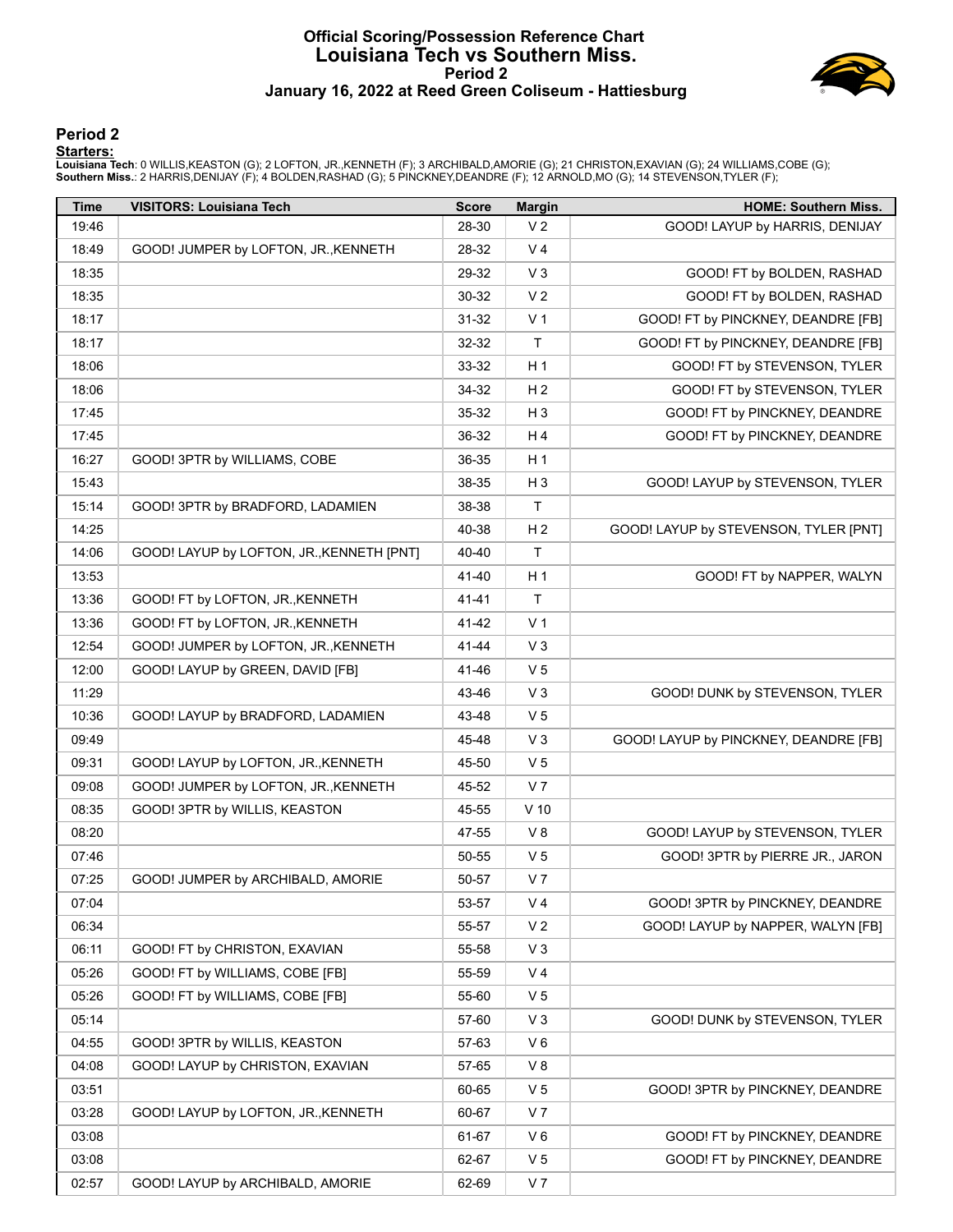| <b>Time</b> | <b>VISITORS: Louisiana Tech</b>  | <b>Score</b> | <b>Margin</b>   | <b>HOME: Southern Miss.</b> |
|-------------|----------------------------------|--------------|-----------------|-----------------------------|
| 02:57       | GOOD! FT by ARCHIBALD, AMORIE    | 62-70        | $V_8$           |                             |
| 01:39       | GOOD! LAYUP by ARCHIBALD, AMORIE | 62-72        | V <sub>10</sub> |                             |
| 01:26       | GOOD! LAYUP by HUNTER, KENNY     | 62-74        | V <sub>12</sub> |                             |
| 00:33       | GOOD! LAYUP by HUNTER, KENNY     | 62-76        | V <sub>14</sub> |                             |

**Louisiana Tech 76, Southern Miss. 62**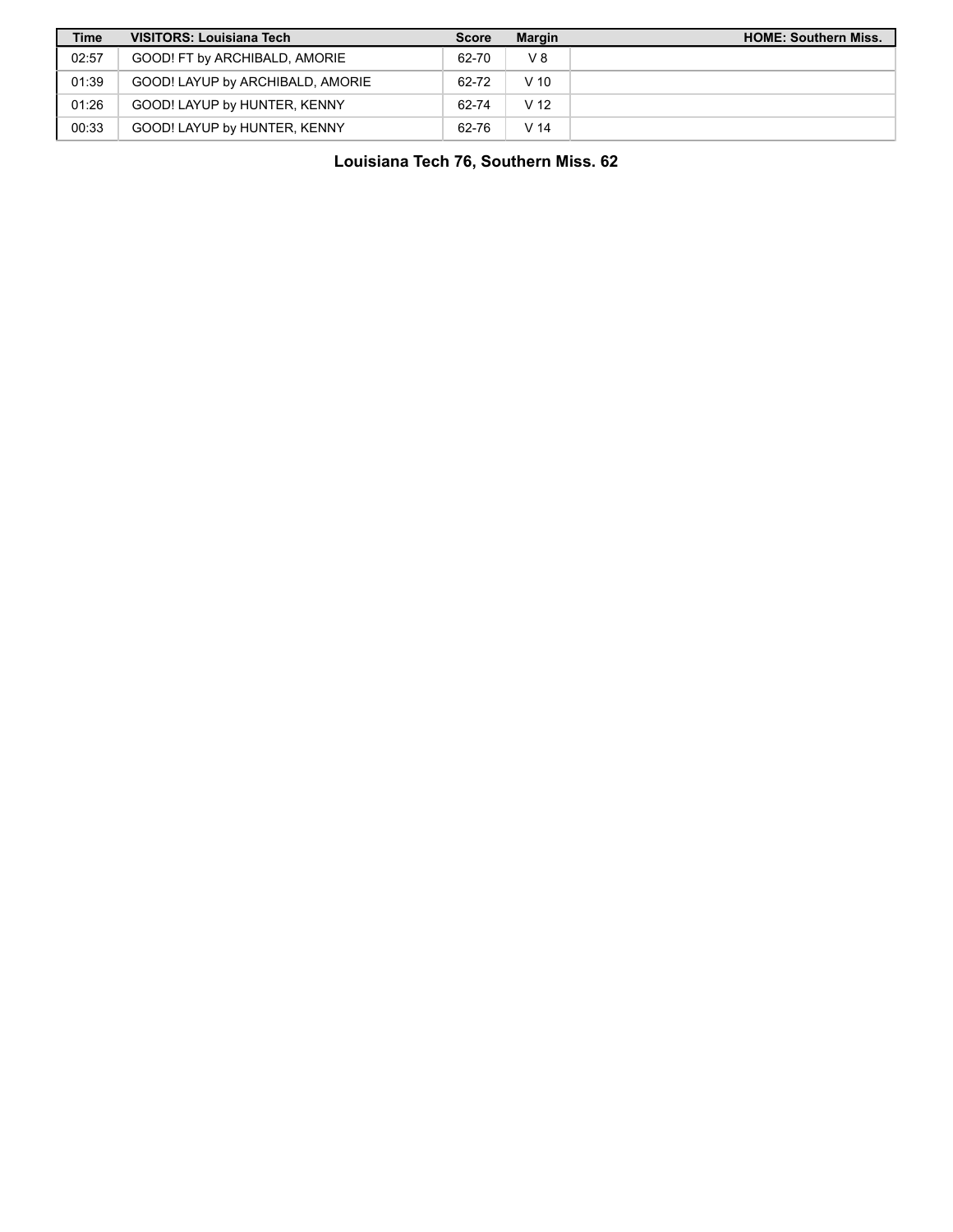#### **Official Substitutions Log Louisiana Tech vs Southern Miss. Period 1 January 16, 2022 at Reed Green Coliseum - Hattiesburg**



| <b>VISITORS: Louisiana Tech</b> | Time  | <b>Score</b> | <b>HOME: Southern Miss.</b> |
|---------------------------------|-------|--------------|-----------------------------|
| 0 WILLIS, KEASTON               |       |              | 2 HARRIS, DENIJAY           |
| 2 LOFTON, JR., KENNETH          |       |              | 4 BOLDEN, RASHAD            |
| 3 ARCHIBALD, AMORIE             |       |              | 5 PINCKNEY, DEANDRE         |
| 21 CHRISTON, EXAVIAN            |       |              | 12 ARNOLD, MO               |
| 24 WILLIAMS, COBE               |       |              | 14 STEVENSON, TYLER         |
|                                 | 13:18 | $9-9$        | SUB OUT: HARRIS, DENIJAY    |
|                                 | 13:18 |              | SUB IN: PIERRE JR., JARON   |
| SUB OUT: 2 LOFTON, JR., KENNETH | 13:18 |              |                             |
| SUB OUT: 3 ARCHIBALD, AMORIE    | 13:18 |              |                             |
| SUB OUT: 21 CHRISTON, EXAVIAN   | 13:18 |              |                             |
| SUB IN: 1 HUNTER, KENNY         | 13:18 |              |                             |
| SUB IN: 11 BRADFORD, LADAMIEN   | 13:18 |              |                             |
| SUB IN: 23 GREEN.DAVID          | 13:18 |              |                             |
|                                 | 12:42 | $11 - 11$    | SUB OUT: ARNOLD, MO         |
|                                 | 12:42 |              | SUB IN: NAPPER, WALYN       |
|                                 | 12:42 |              | SUB OUT: STEVENSON, TYLER   |
|                                 | 12:42 |              | SUB IN: MORMAN, TYLER       |
|                                 | 10:10 | $16 - 14$    | SUB OUT: BOLDEN, RASHAD     |
|                                 | 10:10 |              | SUB OUT: PINCKNEY, DEANDRE  |
|                                 | 10:10 |              | SUB IN: ARNOLD, MO          |
|                                 | 10:10 |              | SUB IN: STEVENSON, TYLER    |
| SUB OUT: 0 WILLIS, KEASTON      | 10:10 |              |                             |
| SUB OUT: 1 HUNTER, KENNY        | 10:10 |              |                             |
| SUB OUT: 24 WILLIAMS, COBE      | 10:10 |              |                             |
| SUB IN: 2 LOFTON, JR., KENNETH  | 10:10 |              |                             |
|                                 |       |              |                             |
| SUB IN: 3 ARCHIBALD, AMORIE     | 10:10 |              |                             |
| SUB IN: 21 CHRISTON, EXAVIAN    | 10:10 |              |                             |
|                                 | 08:53 | $17 - 16$    | SUB OUT: MORMAN, TYLER      |
|                                 | 08:53 |              | SUB IN: PINCKNEY, DEANDRE   |
|                                 | 06:58 | 19-16        | SUB OUT: STEVENSON, TYLER   |
|                                 | 06:58 |              | SUB IN: MORMAN, TYLER       |
| SUB OUT: 11 BRADFORD, LADAMIEN  | 06:58 |              |                             |
| SUB OUT: 23 GREEN, DAVID        | 06:58 |              |                             |
| SUB IN: 0 WILLIS, KEASTON       | 06:58 |              |                             |
| SUB IN: 24 WILLIAMS, COBE       | 06:58 |              |                             |
|                                 | 05:13 | 19-19        | SUB OUT: PIERRE JR., JARON  |
|                                 | 05:13 |              | SUB IN: BOLDEN, RASHAD      |
| SUB OUT: 2 LOFTON, JR., KENNETH | 05:13 |              |                             |
| SUB IN: 13 THOMAS, STACEY       | 05:13 |              |                             |
|                                 | 03:39 | $22 - 22$    | SUB OUT: NAPPER, WALYN      |
|                                 | 03:39 |              | SUB IN: HARRIS, DENIJAY     |
| SUB OUT: 13 THOMAS, STACEY      | 02:45 | $22 - 23$    |                             |
| SUB OUT: 21 CHRISTON, EXAVIAN   | 02:45 |              |                             |
| SUB IN: 2 LOFTON, JR., KENNETH  | 02:45 |              |                             |
| SUB IN: 23 GREEN, DAVID         | 02:45 |              |                             |
|                                 | 02:08 | $22 - 26$    | SUB OUT: MORMAN, TYLER      |
|                                 | 02:08 |              | SUB IN: JAAKSON, MARK       |

**Louisiana Tech 30, Southern Miss. 26**